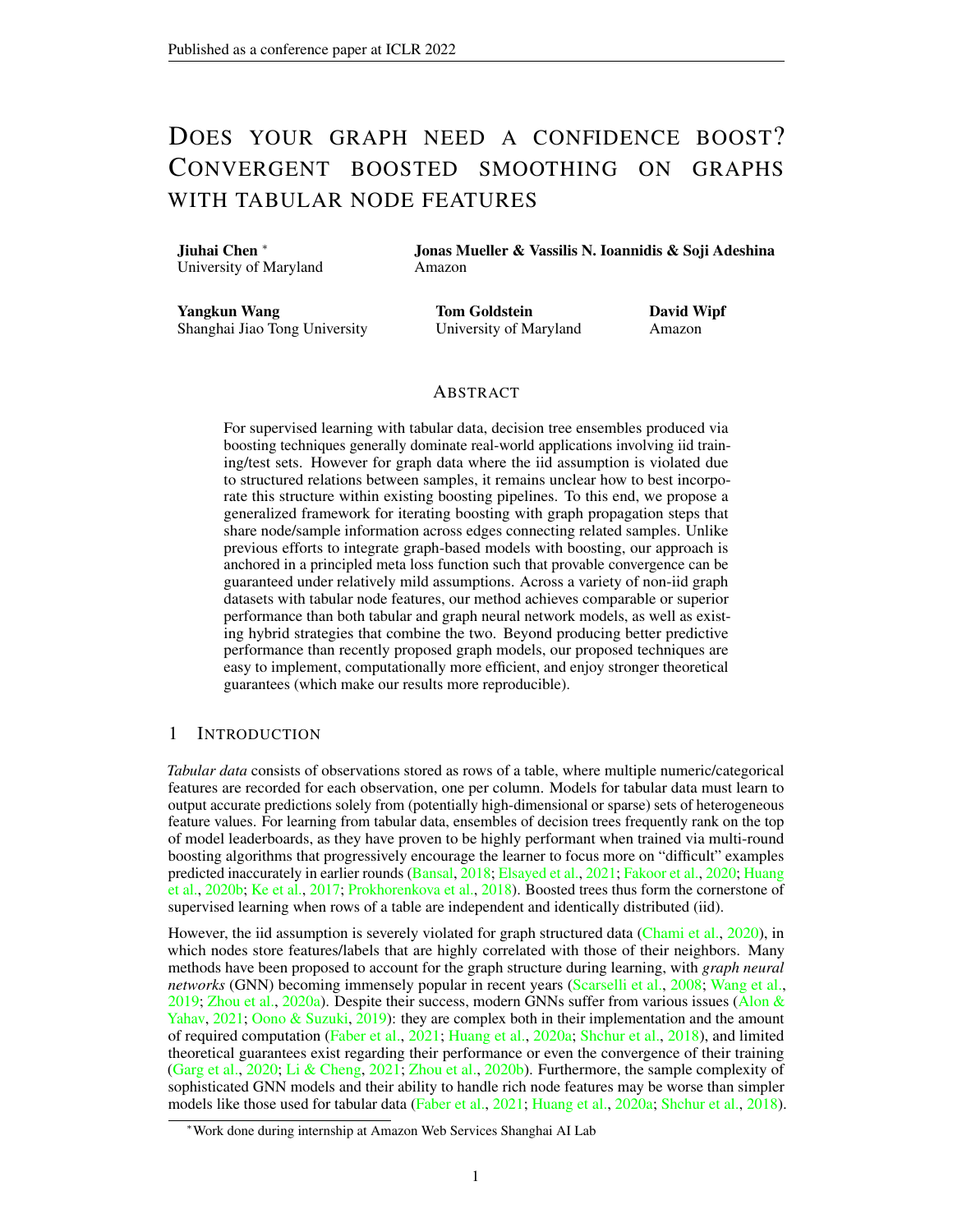Graph datasets store tabular feature vectors, along with additional edge information. Despite the close relationship between graph and tabular data, there has been little work on how to adapt powerful boosting methods – our sharpest tool for dissecting tabular data – to account for edges. Here we consider how to best leverage tabular models for non-iid node classification/regression tasks in graphs. We focus on settings where each node is associated with tabular (numeric/categorical) features  *and* labels y, and the goal is to predict the labels of certain nodes. Straightforward application of tabular modeling (in which nodes are treated as iid examples) will produce a learned mapping where training and inference are uninformed by how nodes are arranged in the graph.

To account for the graph structure, we introduce simple graph propagation operations into the definition of a modified, non-iid boosting loss function, such that edge information can be exploited to improve model accuracy relative to classical alternatives [\(Friedman,](#page-9-10) [2001\)](#page-9-10). We refer to the resulting algorithm as EBBS which stands for *efficient bilevel boosted smoothing*, whereby the end-to-end training of a bilevel loss is such that values of the boosted base model f *ebb and flow* across the input graph producing a smoothed predictor  $f$ . And unlike an existing adaptation of boosting for graph data [\(Ivanov & Prokhorenkova,](#page-9-11) [2021\)](#page-9-11), our approach is simpler (no GNN or other auxiliary model required), produces more accurate predictions on benchmark datasets, and enjoys reliable convergence guarantees.

## 2 BACKGROUND

Consider a graph G with a set of vertices, i.e. nodes,  $V$ ,  $fv_1, v_2, \ldots, v_n$  whose connectivity is described by the edge set E ,  $f(v_i, v_j) \geq V$  Vg, where the tuple of nodes  $(v_i, v_j)$  implies a relationship among  $v_i$  and  $v_j$ . The edge set is represented by the adjacency matrix  $\mathbf{A} = (a_{ij})_{n \times n}$  2  $R^{n \times n}$ , whose entry  $a_{ij}$  is nonzero if  $(v_i, v_j) \n\supseteq E$ . In node prediction tasks, each node  $v_i$  is associated with a feature vector  $x_i \n\supseteq \mathbb{R}^{d_0}$ , as well as a label  $y_i \supseteq \mathbb{R}^c$  that might hold discrete or continuous values (corresponding to classification or regression tasks). In certain cases we have access to the labels at only a subset of nodes  $f\mathbf{y}_i g_{i \in \mathcal{L}}$ , with  $\mathcal{L}$   $\mathcal{V}$ . Given  $f\mathbf{y}_i g_{i \in \mathcal{L}}$ , the connectivity of the graph E, and the feature values of all nodes  $f\mathbf{x}_i g_{i \in \mathcal{V}}$ , our task is to predict the labels of the unlabeled nodes  $f\mathbf{y}_i g_{i\in\mathcal{U}}$ , with  $\mathcal{U} = \mathcal{V} \cap \mathcal{L}$ . In the most straightforward application, a tabular model may simply be fit to dataset  $f(\mathbf{x}_i, \mathbf{y}_i) g_{i \in \mathcal{L}}$ , disregarding that the observations are not iid. For prediction, the learned model is then independently applied to each  $x_i$  for  $i \, 2 \, U$ . Of course this naive approach may fare poorly as it fails to leverage  $E$ , but we note that it empirically performs better than one might expect on certain graph datasets (where perhaps each  $x_i$  contains sufficiently rich information to infer the corresponding  $y_i$ , or nodes connected in  $E$  only exhibit weak correlation in their features or labels) [\(Faber et al.,](#page-9-7) [2021;](#page-9-7) [Huang et al.,](#page-9-8) [2020a;](#page-9-8) [Ivanov & Prokhorenkova,](#page-9-11) [2021\)](#page-9-11).

#### 2.1 GRADIENT BOOSTED DECISION TREES (GBDT)

GBDT represents a popular model for iid (non-graph) tabular data [\(Friedman,](#page-9-10) [2001\)](#page-9-10), whereby remarkably accurate predictions are produced by an ensemble of weak learners. Formally, at each iteration t of boosting, the current ensemble model  $f^{(t)}(x)$  is updated in an additive manner via

<span id="page-1-0"></span>
$$
f^{(t+1)}(\mathbf{x}) = f^{(t)}(\mathbf{x}) + \eta^{(t)}h^{(t)}(\mathbf{x}),
$$

where  $h^{(t)}(x)$  is a weaker learner selected from some candidate function space H (typically decision trees), and  $\eta^{(t)}$  is the learning rate calculated with the aid of line search. The weak learner  $h^{(t)}$  2 H is chosen to approximate the pseudo-residuals given by the negative gradient of some loss function  $\ell$ w.r.t the current model's predictions. This involves solving

$$
h^{(t)} = \arg\min_{h \in \mathcal{H}} \sum_{i=1}^{m} \left\| \frac{\partial \ell(\mathbf{y}_i, f^{(t)}(\mathbf{x}_i))}{\partial f^{(t)}(\mathbf{x}_i)} - h(\mathbf{x}_i) \right\|_2^2, \tag{1}
$$

where  $f\mathbf{x}_i, \mathbf{y}_i g_{i=1}^m$  is a set of m training points. Decision trees are constructed by a recursive partition of feature space into  $J_t$  disjoint regions  $R_{1t}$ , ...,  $R_{J_t}$  to minimize the loss function [\(1\)](#page-1-0) and predict a constant value  $b_{jt}$  in each region  $R_{jt}$ . The output of  $h^{(t)}(x)$  can be written as the sum:  $h^{(t)}(\mathbf{x}) = \sum_{j=1}^{J_t} b_j t \mathbf{1}_{\mathcal{R}_{j,t}}(\mathbf{x})$ , where 1 is the indicator notation. Many efficient GBDT implementations are available today [\(Ke et al.,](#page-9-4) [2017;](#page-9-4) [Prokhorenkova et al.,](#page-10-0) [2018;](#page-10-0) [Wen et al.,](#page-11-2) [2019\)](#page-11-2),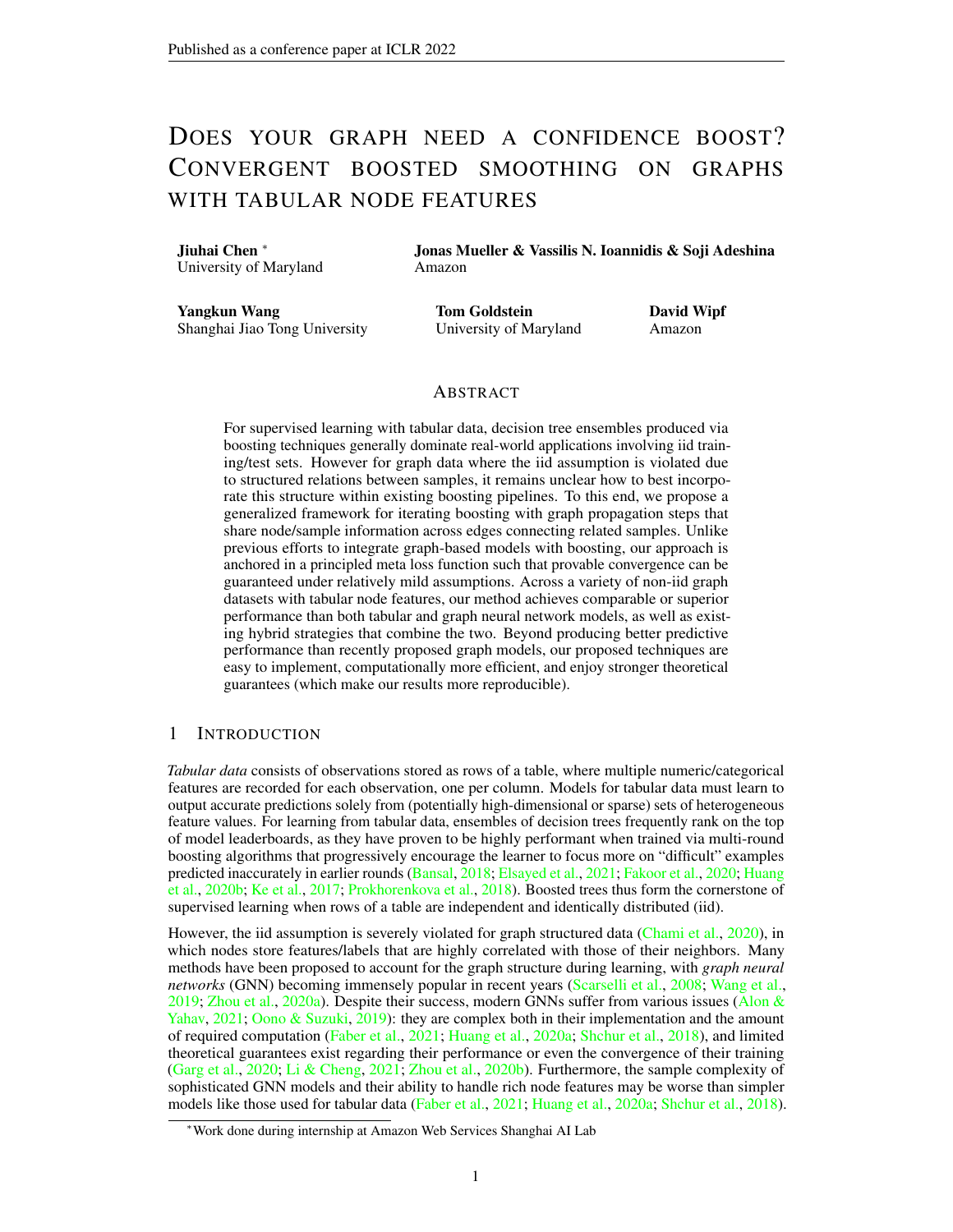and these models can easily be trained for nonstandard prediction tasks via custom loss functions [\(Elsayed et al.,](#page-9-1) [2021;](#page-9-1) [Li et al.,](#page-10-6) [2007;](#page-10-6) [Velthoen et al.,](#page-10-7) [2021\)](#page-10-7).

#### 2.2 PRIOR ATTEMPTS TO COMBINE BOOSTING WITH GRAPH NEURAL NETWORKS

The AdaGCN model from [Sun et al.](#page-10-8) [\(2019\)](#page-10-8) proposes a GNN architecture motivated by the structure of AdaBoost iterations; however, this approach is not actually designed to handle tabular data. More related to our work is the boosted graph neural network (BGNN) approach from Ivanov  $\&$ [Prokhorenkova](#page-9-11) [\(2021\)](#page-9-11), which proposes a novel architecture that jointly trains GBDT and GNN models. Within this framework, GBDT extracts predictive information from node features and the GNN accounts for the graph structure, achieving a significant performance increase on various graph datasets with tabular features.

In the first iteration, BGNN builds a GBDT model  $f^{(1)}(x)$  over the training node features that are treated essentially as iid tabular data. Using all GBDT predictions, BGNN then concatenates these with the original node features and subsequently uses these as inputs to a GNN model. Next, the GNN is trained with  $l$  steps of gradient descent to optimize network parameters as well as the input node features themselves by backpropagating gradients entirely through the GNN into its input space. BGNN uses the difference between the optimized node features and input node features as a new target value for the next decision tree in the subsequent boosting round. After GBDT has been updated with the addition of the new tree, it makes predictions that are used to augment the node features for subsequent use in the GNN, and the process repeats until some stopping criteria is met.

While BGNN has thus far demonstrated promising empirical results, there is no guarantee of convergence or even cost function descent. Our EBBS model addresses this issue through a fully integrated alternative described in Section [3,](#page-2-0) which enjoys convergence guarantees provided in Section [4.](#page-5-0) Besides its favorable analytical properties, EBBS naturally supports a suite of graph-based regularizers promoting different properties described in Section [3.4,](#page-5-1) empirically achieves higher accuracy, and is less prone to overfitting without careful hyperparameter-tuning since the graph is accounted for via a simple regularizer instead of an additional parameterized GNN model. Appendix [B](#page-12-0) provides further discussion about the connection between EBBS and BGNN, highlighting key technical differences.

## <span id="page-2-0"></span>3 END-TO-END INTEGRATION OF GRAPH PROPAGATION AND BOOSTING

In this section we describe our method for combining GBDT with graph-aware propagation layers. We first describe a general family of propagation layers that mimic gradient descent steps along a principled graph-regularized loss, followed by the derivation of a bilevel optimization algorithm that exploits these layers. In terms of notation, we will henceforth use  $m_i$  to reference the *i*-th row of an arbitrary matrix M.

#### 3.1 GRAPH-AWARE PROPAGATION LAYERS INSPIRED BY GRADIENT DESCENT

Recently there has been a surge of interest in GNN architectures with layers defined with respect to the minimization of a principled class of graph-regularized energy functions [\(Klicpera et al.,](#page-9-12) [2018;](#page-9-12) [Ma et al.,](#page-10-9) [2020;](#page-10-9) [Pan et al.,](#page-10-10) [2021;](#page-10-10) [Yang et al.,](#page-11-3) [2021;](#page-11-3) [Zhang et al.,](#page-11-4) [2020;](#page-11-4) [Zhu et al.,](#page-11-5) [2021\)](#page-11-5). In this context, the basic idea is to associate each descent step along an optimization trajectory (e.g., a gradient descent step, power iteration, or related), with a GNN layer, such that in aggregate, the forward GNN pass can be viewed as minimization of the original energy. Hence GNN training can benefit from the inductive bias afforded by energy function minimizers (or close approximations thereof) whose specific form can be controlled by trainable parameters.

<span id="page-2-1"></span>The most common instantiation of this framework, with roots in [Zhou et al.](#page-11-6) [\(2004\)](#page-11-6), begins with the energy

$$
\ell_Z(Z), \quad kZ \quad f(X; \ )k_{\mathcal{F}}^2 + \lambda tr \left[ Z^{\top} L Z \right], \tag{2}
$$

where  $\lambda$  is a trade-off parameter,  $Z \nightharpoonup R^{n \times d}$  is a learnable embedding of d-dimensional features across n nodes, and  $f(\mathbf{X})$  denotes a base model (parameterized by ) that computes an initial target embedding based on the  $d_0$ -dimensional node features  $X \supset R^{n \times d_0}$ . We also define the graph Laplacian of G as  $L \geq R^{n \times n}$ , meaning  $L = D$  A, where D represents the degree matrix.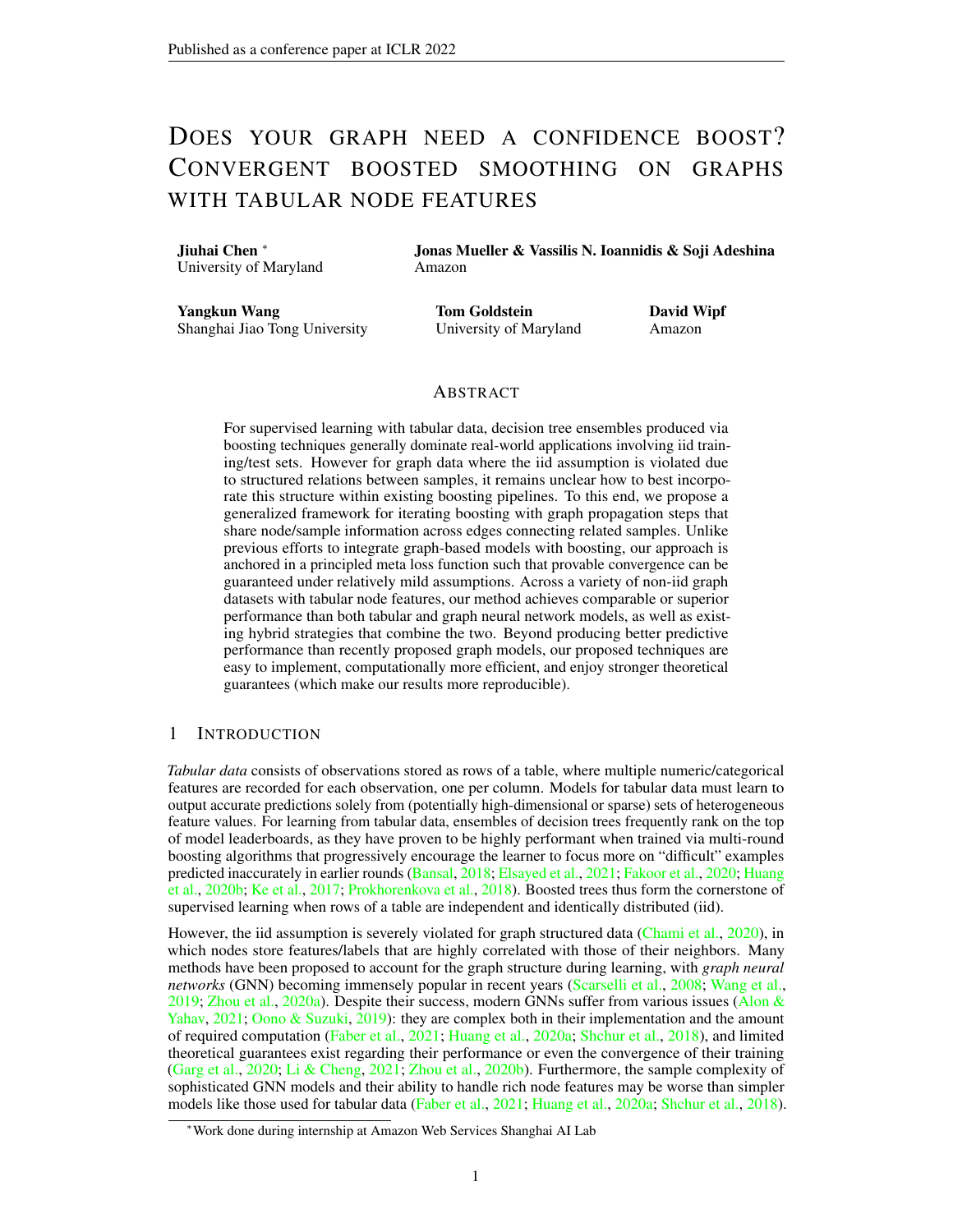Intuitively, solutions of [\(2\)](#page-2-1) reflect a balance between proximity to  $f(\mathbf{X})$  and minimal quadratic differences across graph edges as enforced by the trace term tr  $\left[ \mathcal{Z}^\top \mathcal{L} \mathcal{Z} \right] = \sum_{\{i:j\} \in \mathcal{E}} k \mathcal{Z}_i - \mathcal{Z}_j k_2^2$  $\frac{2}{2}$ more general regularization factors are considered in Section [3.4.](#page-5-1) On the positive side, [\(2\)](#page-2-1) can be solved in closed-form via

<span id="page-3-2"></span>
$$
\widetilde{f}^*(X; \ ) \ , \ \ \arg\min_{Z} \ell_Z(Z) = P^* f(X; \ ) \ , \ \ \text{with} \ \ P^* \ , \ \ (I + \lambda L)^{-1} \ . \tag{3}
$$

However, for large graphs the requisite inverse is not practically-feasible to compute, and instead iterative approximations are preferable. To this end, we may initialize as  $\mathcal{Z}^{(0)} = f(\mathcal{X};-)$ , and then proceed to iteratively descend in the direction of the negative gradient. Given that

<span id="page-3-1"></span><span id="page-3-0"></span>
$$
\frac{\partial \ell_Z(Z)}{\partial Z} = 2\lambda LZ + 2Z \quad 2f(X; \t), \t\t(4)
$$

the  $k$ -th iteration of gradient descent becomes

$$
Z^{(k)} = Z^{(k-1)} \quad \alpha \left[ (\lambda L + I) Z^{(k-1)} \quad f(X; \ ) \right], \tag{5}
$$

where  $\frac{1}{2}$  serves as the effective step size. Given that L is generally sparse, computation of [\(5\)](#page-3-0) can leverage efficient sparse matrix multiplications, and we may also introduce modifications such as Jacobi preconditioning to speed convergence [\(Axelsson,](#page-9-13) [1996;](#page-9-13) [Yang et al.,](#page-11-3) [2021\)](#page-11-3). Furthermore, based on well-known properties of gradient descent, if k is sufficiently large and  $\alpha$  is small enough, then

$$
\widetilde{f}^*(X; \cdot) \qquad \widetilde{f}^{(k)}(X; \cdot) \qquad P^{(k)}[f(X; \cdot)], \qquad (6)
$$

where the operator  $P^{(k)}$  () computes k gradient steps via [\(5\)](#page-3-0). The structure of these propagation steps, as well as related variants based on normalized modifications of gradient descent, equate to principled GNN layers, such as those used by GCN (Kipf  $\&$  Welling, [2016\)](#page-9-14), APPNP [\(Klicpera et al.,](#page-9-12)  $2018$ ), and many others, which can be trained within a broader bilevel optimization framework as described next.

#### <span id="page-3-3"></span>3.2 FROM GRAPH-AWARE PROPAGATION TO BILEVEL OPTIMIZATION

Given that the updated embeddings  $f^{(k)}(\mathbf{X}; \cdot)$  represent a graph regularized version of the base estimator  $f(X_i)$ , we obtain a natural candidate predictor for application to downstream tasks such as node classification. Of course this presupposes that the parameters can be suitably trained, particularly in an end-to-end manner that accounts for the propagation operator  $P^{(k)}$ . To this end, we can insert  $\hat{f}^{(k)}(\boldsymbol{X}; \cdot)$  within an application-specific meta-loss given by

<span id="page-3-4"></span>
$$
\ell^{(k)}\left(\begin{array}{c}\right), \sum_{i=1}^{m} D\left(g\left[\widetilde{f}^{(k)}\left(\boldsymbol{X};\right)\right],\boldsymbol{y}_{i}\right),\end{array}
$$
\n(7)

where  $g : \mathbb{R}^d$  /  $\mathbb{R}^c$  is some differentiable node-wise function, possibly an identity mapping, with c-dimensional output. Additionally,  $\tilde{f}^{(k)}(\mathbf{X}; \cdot)$ , is the *i*-th row of  $\tilde{f}^{(k)}(\mathbf{X}; \cdot)$ ,  $m < n$  is the number of labeled nodes and  $D$  is some discriminator function, e.g., cross-entropy for classification, squared error for regression. We may then optimize  $\ell^{(k)}$  () over to obtain our final predictive model.

In prior work [\(Klicpera et al.,](#page-9-12) [2018;](#page-9-12) [Ma et al.,](#page-10-9) [2020;](#page-10-9) [Pan et al.,](#page-10-10) [2021;](#page-10-10) [Yang et al.,](#page-11-3) [2021;](#page-11-3) [Zhang et al.,](#page-11-4) [2020;](#page-11-4) [Zhu et al.,](#page-11-5) [2021\)](#page-11-5), this type of bilevel optimization framework has been adopted to either unify and explain existing GNN models, or motivate alternatives by varying the structure of  $P^{(k)}$ . However, in all cases to date that we are aware of, it has been assumed that  $f(X; \cdot)$  is differentiable, typically either a linear function or an MLP. Hence because  $P^{(k)}$  is also differentiable,  $\partial \ell^{(k)}$  ( )  $/\partial$  can be computed to facilitate end-to-end training via stochastic gradient descent (SGD). In contrast, to accommodate tabular data, we instead choose to define  $f(X_i)$  via decision trees such that SGD is no longer viable . Consequently, we turn to gradient boosting as outlined next.

#### 3.3 BILEVEL BOOSTING

Let  $\left(t\right)$  denote the gradient boosting parameters that have accumulated through iteration t such that  $f(X; \text{ }^{(t)}$  represents the weighted summation of weak learners from  $1, \ldots, t$ . We also assume that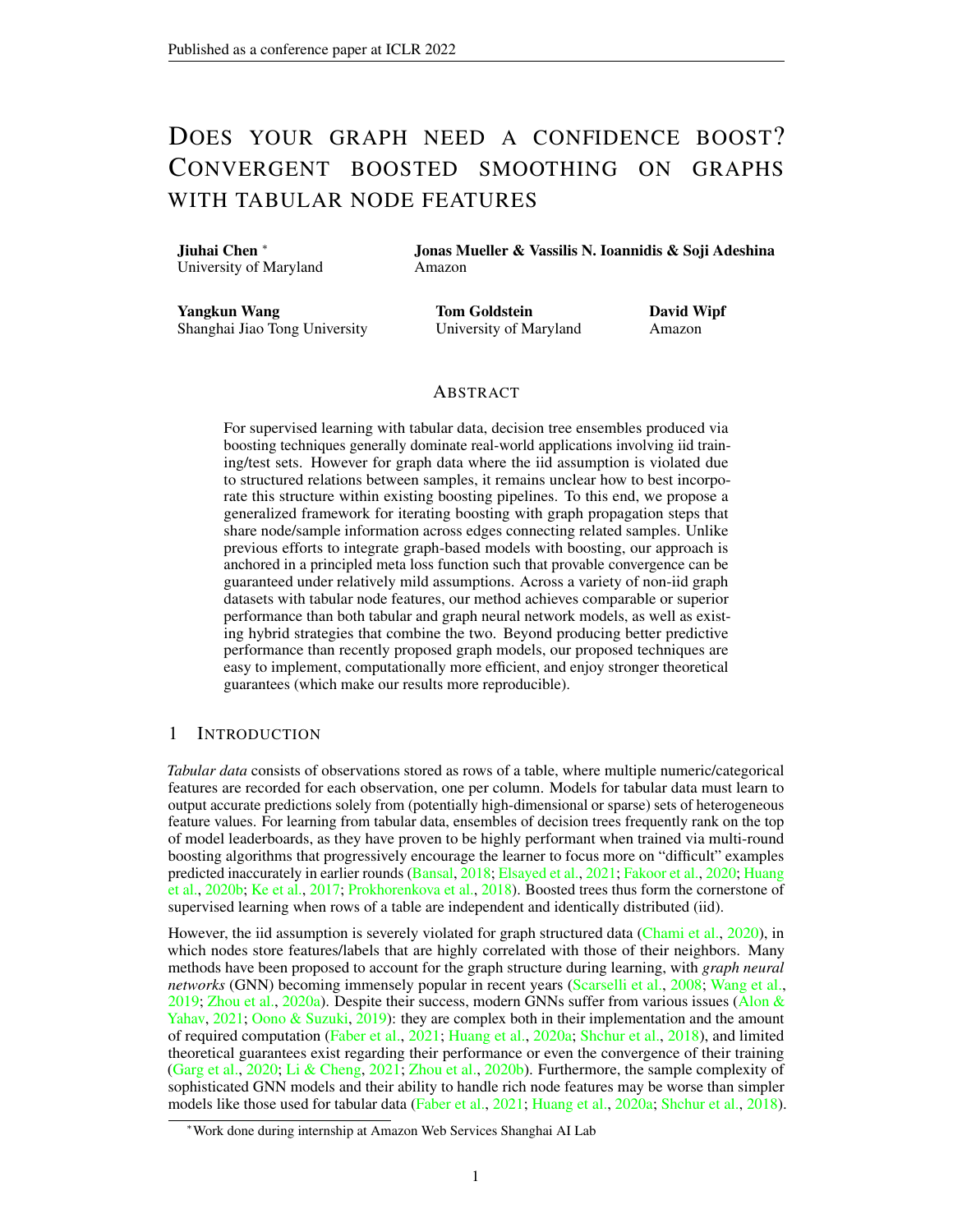$f(X; \theta)$  is separable across nodes, i.e. rows of X, such that (with some abuse of notation w.r.t. the domain of f) we have  $f(\mathbf{X}; \alpha^{(t)})_i$  f( $\mathbf{x}_i$ ;  $^{(t)}$ ). The next gradient boosting iteration proceeds by computing the function-space gradient  $R^{(t)}$  ,

$$
\frac{\partial \ell^{(k)}(\tau^{(t)})}{\partial f(\mathbf{X};\tau^{(t)})} = \frac{\partial \ell^{(k)}(\tau^{(t)})}{\partial \tilde{f}^{(k)}(\mathbf{X};\tau^{(t)})} \frac{\partial \tilde{f}^{(k)}(\mathbf{X};\tau^{(t)})}{\partial f(\mathbf{X};\tau^{(t)})} = \frac{\partial \ell^{(k)}(\tau^{(t)})}{\partial \tilde{f}^{(k)}(\mathbf{X};\tau^{(t)})} \frac{\partial \mathbf{P}^{(k)}\left[f\left(\mathbf{X};\tau^{(t)}\right)\right]_{1:m}}{\partial f\left(\mathbf{X};\tau^{(t)}\right)}.
$$
\n(8)

where  $P^{(k)}\left[f\left(\boldsymbol{X};\right.\left(\textit{t}\right)\right)\right]$ 1:*m* refers to the first *m* rows of  $P^{(k)}\left[f\left(X; \right. (t)\right]$ . For illustration purposes, consider the special case where  $D$  is the squared error and  $g$  is an identity operator, in which case  $(8)$  reduces to

<span id="page-4-0"></span>
$$
\boldsymbol{R}^{(t)} = 2 \sum_{i=1}^{m} \left( \tilde{f}^{(k)}(\boldsymbol{X}; {^{(t)}})_i \boldsymbol{y}_i \right) \frac{\partial \boldsymbol{P}^{(k)} \left[ f\left(\boldsymbol{X}; {^{(t)}}\right) \right]_i}{\partial f\left(\boldsymbol{X}; {^{(t)}}\right)}, \qquad (9)
$$

which as  $k \neq 1$ , will simplify to

$$
\boldsymbol{R}^{(t)} = 2 \sum_{i=1}^{m} \left( \tilde{f}^*(\boldsymbol{X}; {^{(t)}})_i \boldsymbol{y}_i \right) (\boldsymbol{p}_i^*)^\top. \qquad (10)
$$

This can be viewed as a graph-aware, smoothed version of the pseudo-residuals obtained from standard gradient boosting applied to the squared-error loss. Next, we fit the best weak learner to approximate these gradients by minimizing the quadratic loss

<span id="page-4-3"></span><span id="page-4-2"></span>
$$
h^{(t)} = \arg\min_{h \in \mathcal{H}} \sum_{i=1}^{n} \left\| \boldsymbol{r}_i^{(t)} \quad h(\boldsymbol{x}_i) \right\|_2^2 \tag{11}
$$

over all nodes  $n$ . Note that unlike in the canonical gradient boosting setting where function-space gradients are only needed over the training samples, *for EBBS we must fit the weak-learners to gradients from both the training and test nodes*. [1](#page-0-0) This is because graph propagation allows the base predictor from a test node to influence the smoothed prediction applied to the labeled training nodes. Finally, we update the base predictor model by adding a new weak learner  $h^{(t)}$  via

$$
f\left(\mathbf{x}_i; \quad (t+1)\right) = f\left(\mathbf{x}_i; \quad (t)\right) + \eta^{(t)}h^{(t)}(\mathbf{x}_i) \quad \beta_i = 1, \dots, n,
$$
\n(12)

where  $\eta^{(t)}$  is the learning rate chosen by line search and  $(t+1) = \begin{cases} (t), h^{(t)}, \eta^{(t)} \end{cases}$ . The iterative steps of EBBS are summarized in Algorithm [1.](#page-4-1)

Algorithm 1: Efficient Bilevel Boosted Smoothing (EBBS) **Input:** Feature matrix  $fXg$  and target  $fY_ig_{i=1;...;m}$ ; Initialize  $f(X; \space^{(0)}) = 0$ ; for  $t = 0, 1, ..., T$  do Propagate over the graph to compute  $\widetilde{f}^{(k)}(\boldsymbol{X}; \mathbf{x})$  via [\(6\)](#page-3-1); Compute the function-space gradient (pseudo-residual)  $R^{(t)}$  using [\(8\)](#page-4-0); Execute [\(11\)](#page-4-2) to find the best weak-learner  $h^{(t)}$ ; Update the new base model  $f(X; (t+1))$  via [\(12\)](#page-4-3); end **Output:**  $\widetilde{f}^{(k)}(\mathbf{X}; \mathbf{f}^{(T)})$ ;

<span id="page-4-1"></span><sup>&</sup>lt;sup>1</sup>This is also one of the key differences between EBBS and BGNN, in that the latter does not fit the gradients that originate from test nodes; see supplementary for details.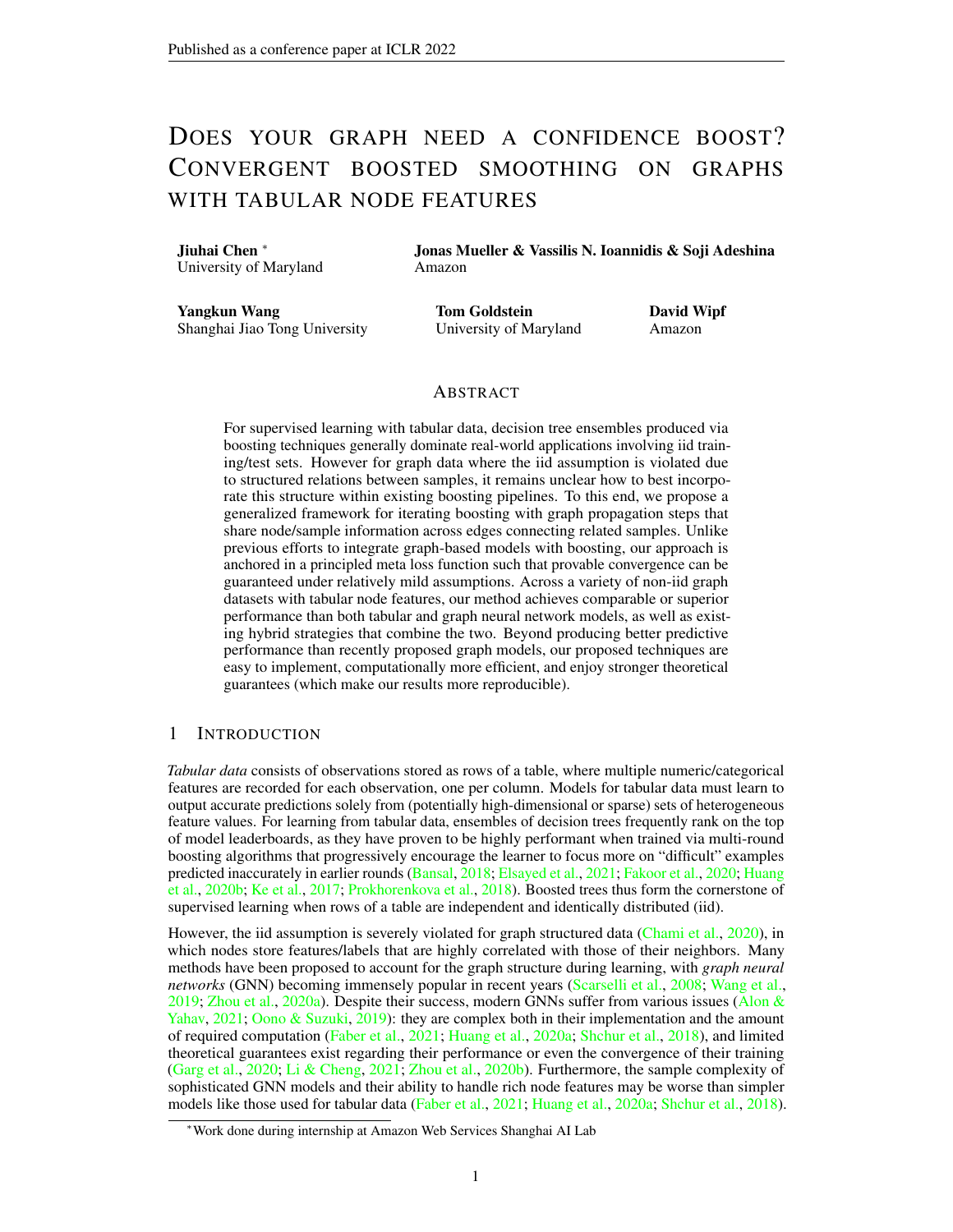#### <span id="page-5-1"></span>3.4 BROADER FORMS OF PROPAGATION

Kernelized EBBS. Kernel methods have powered traditional machine learning by modeling nonlinear relations among data points by (implicitly) mapping them to a high-dimensional space [\(Schölkopf](#page-10-11)  $&$  Smola, [2002\)](#page-10-11). Laplacian kernels constitute the graph counterpart of popular translation-invariant kernels in Euclidean space [\(Smola & Kondor,](#page-10-12) [2003\)](#page-10-12). The Laplacian kernel matrix is defined as  $K := r^{\dagger}(L)$ , where  $\dagger$  denotes the psedoinverse, and the choice of matrix-valued function  $r()$  determines which kernel is being used (and which properties of node features are being promoted [\(Ioannidis](#page-9-15) [et al.,](#page-9-15) [2018\)](#page-9-15)). With a chosen Laplacian kernel, the objective in [\(2\)](#page-2-1) can be rewritten more generally as

<span id="page-5-4"></span>
$$
\ell_Z(Z) , kZ \quad f(X; )\mathcal{K}_{\mathcal{F}}^2 + \lambda tr \left[ Z^\top K^\dagger Z \right]. \tag{13}
$$

This allows EBBS to utilize more flexible regularizers than  $(2)$ , such as the diffusion kernel [\(Smola &](#page-10-12) [Kondor,](#page-10-12) [2003\)](#page-10-12), where matrix inversion can be avoided by noticing that tr[ $Z^{\top} K^{\dagger} Z$ ] = tr[ $Z^{\top} r(L) Z$ ]. EBBS (Algorithm 1) can thus be applied with any positive semi-definite graph kernel and our subsequent convergence results (Theorem [1\)](#page-6-0) will still hold.

Adaptations for Heterophily Graphs. For heterophily graphs [\(Zhu et al.,](#page-11-7) [2020a;](#page-11-7)[b\)](#page-11-8), quadratic regularization may be overly sensitive to spurious edges, so we can adopt more general energy functions of the form

<span id="page-5-3"></span>
$$
\ell_Z(Z), \quad kZ \quad f(X; \quad)k_{\mathcal{F}}^2 + \lambda \sum_{\{i:j\} \in \mathcal{E}} \rho\left(kz_i - z_j k_2^2\right). \tag{14}
$$

as proposed in [Yang et al.](#page-11-3) [\(2021\)](#page-11-3). In this expression  $\rho : \mathbb{R}^+$  /  $\mathbb{R}$  is some potentially nonlinear function, typically chosen to be concave and non-decreasing so as to contribute robustness w.r.t edge uncertainty. The resulting operator  $P^{(k)}$  can then be derived using iterative reweighted least squares, which results in a principled form of graph attention.

Label-Aware Error Smoothing. [Huang et al.](#page-9-8) [\(2020a\)](#page-9-8) have shown that the prediction errors of a fixed MLP (or related model) can be smoothed via a regularized loss similar to [\(2\)](#page-2-1), and this produces competitive node classification accuracy. The key difference is to replace the base model  $f(X; )$ in [\(2\)](#page-2-1) with the error  $E$ ,  $M$  (Y  $f(X; )$ , where  $Y \supseteq R^{n \times c}$  is a matrix of labels and M is a mask with *i*-th row equal to ones if  $v_i \, 2 \, \text{/} L$  and zero otherwise. The optimal revised solution of [\(2\)](#page-2-1) then becomes  $P^*E$  analogous to [\(3\)](#page-3-2), with efficient approximation  $P^{(k)}[E]$  that spreads the original errors across graph edges. To update the final predictions, this smoothed error is added back to the original base model leading to the final smoothed estimator

<span id="page-5-2"></span>
$$
\widetilde{f}(\boldsymbol{X};\ ) = f(X;\ ) + \boldsymbol{P}^{(k)}[\boldsymbol{M} \quad (\boldsymbol{Y} \quad f(\boldsymbol{X};\ ))]. \tag{15}
$$

While [Huang et al.](#page-9-8) [\(2020a\)](#page-9-8) treat this estimator as a fixed postprocessing step, it can actually be plugged into a meta-loss for end-to-end EBBS optimization just as before (per the analysis in Section [3.2](#page-3-3) and the differentiability of  $(15)$  w.r.t. f). Although a potential limitation of this strategy is that the label dependency could increase the risk of overfitting, various counter-measures can be introduced to mitigate this effect [\(Wang et al.,](#page-10-13) [2021\)](#page-10-13). Moreover, this approach cannot be extended to inductive (or unsupervised) settings where no labels are available at test time.

#### <span id="page-5-0"></span>4 CONVERGENCE ANALYSIS OF EBBS

We next consider the convergence of Algorithm [1](#page-4-1) given that generally speaking, methods with guaranteed convergence tend to be more reliable, reproducible, and computationally efficient. Let  $\ell^*$  ( ) denote the loss from [\(7\)](#page-3-4) with  $P^{(k)}$  set to  $P^*$  such that  $\tilde{f}^{(k)}$  becomes  $\tilde{f}^*$  (i.e., as  $k \neq 1$  with  $\alpha$  sufficiently small). We further define the optimal boosting parameters applied to this loss as

\* 
$$
\arg\min_{\in\Theta} \ell^* \quad (16)
$$

where Θ denotes the space of possible parameterizations as determined by the associated family of weak learners H. In analyzing the convergence of EBBS, we seek to bound the gap between the value of the ideal loss  $\ell^*$  ( $\rightarrow$ ), and the approximation  $\ell^{(k)}$  ( $\rightarrow$ ) that is actually achievable for finite values of  $k$  and  $t$ . In doing so, we must account for the interplay between three factors: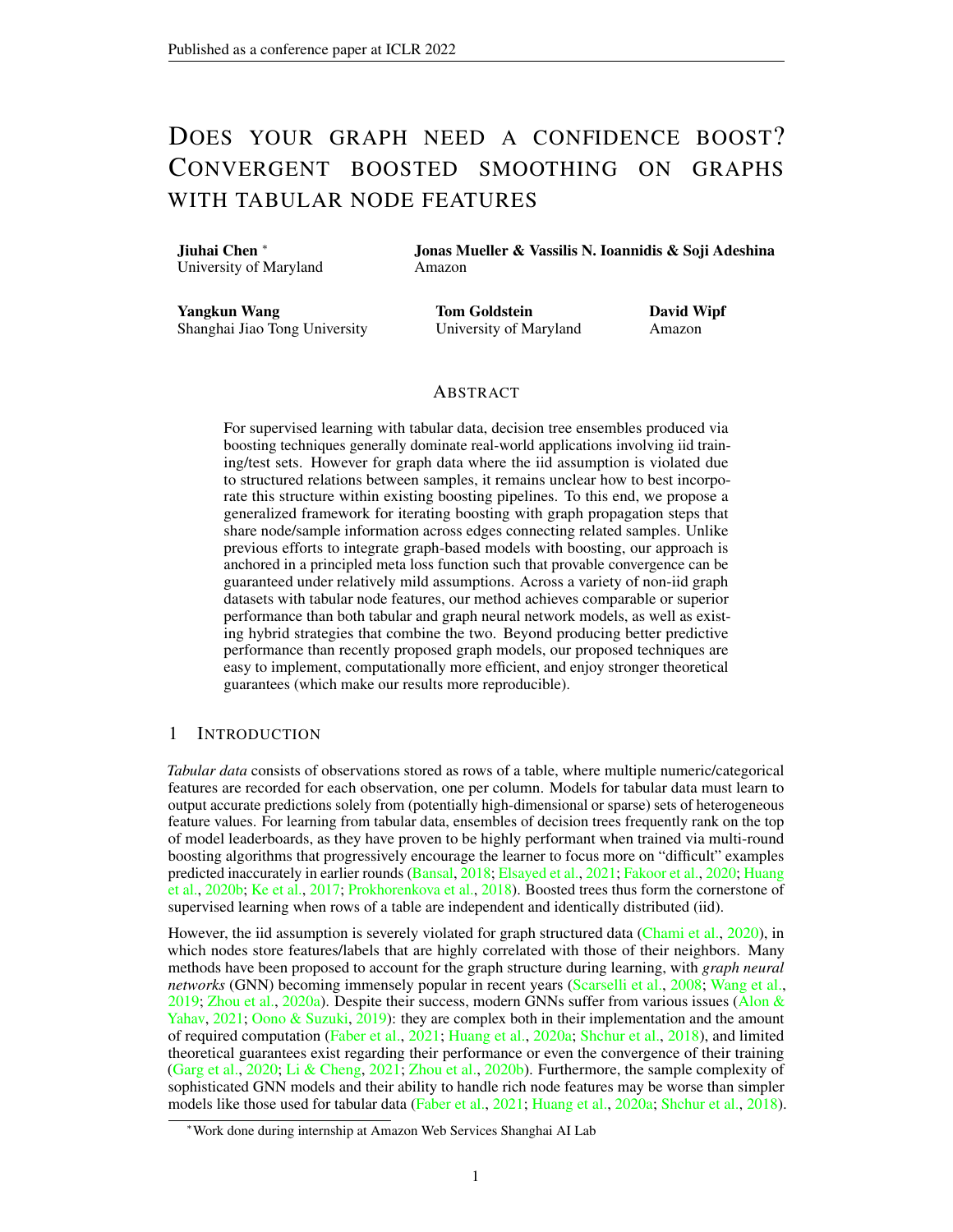- 1. The embedding-space gradients from the lower-level loss  $\ell_z(Z)$  that form  $P^{(k)}$ .
- 2. The higher-level function-space gradients  $R^{(t)}$  that are endemic to any GBDT-based method, but that in our situation uniquely depend on *both* training and test samples because of the graph propagation operator  $P^{(k)}$ .
- 3. The approximation error introduced by the limited capacity of each weak learner that is tasked with fitting the aforementioned function-space gradients.

We explicitly account for these factors via the following result, which establishes convergence guarantees w.r.t. both  $k$  and  $t$ . Note that to enhance the convergence rate w.r.t.  $t$ , we apply Nesterov's acceleration method [\(Nesterov,](#page-10-14) [2003\)](#page-10-14) to each boosting iteration as proposed in [Lu et al.](#page-10-15) [\(2020\)](#page-10-15).

<span id="page-6-0"></span>**Theorem 1.** Let  $D(u, v) = ku$   $vk_2^2$ ,  $g(u) = u$ , and  $\alpha = k\lambda L + lk_2^{-1}$  in the loss from [\(7\)](#page-3-4). Then *for all* k 0 *and* t 0*, there exists a constant* 2 (0, 1] *and* c > 0 *such that the iterations of Algorithm [1,](#page-4-1) augmented with the momentum factor from [Lu et al.](#page-10-15) [\(2020\)](#page-10-15) and associated momentum parameter*  $\phi = \frac{4}{4+2}$ *, satisfy* 

$$
\left| \ell^* \left( \begin{array}{c} * \\ \end{array} \right) \quad \ell^{(k)} \left( \begin{array}{c} (t) \\ \end{array} \right) \right| \qquad O\left( \frac{1}{t^2} + e^{-ck} \right). \tag{17}
$$

The proof, which builds upon ideas from [Lu & Mazumder](#page-10-16) [\(2020\)](#page-10-16), is deferred to the supplementary.

Remark 1. *The quantity represents what is referred to as the minimum cosine angle or MCA (as proposed in [Lu et al.](#page-10-15) [\(2020\)](#page-10-15) and modified in [Lu & Mazumder](#page-10-16) [\(2020\)](#page-10-16)), which relates to the minimum angle between any candidate residual and the best-fitting weak learner. For example, for strong learners the MCA will be near one, and we can execute near exact gradient descent in functional space. Please see supplementary for further details.*

Remark 2. *While Theorem [1](#page-6-0) is currently predicted on a quadratic meta-loss, this result can likely be extended to other convex (but not necessarily strongly convex) alternatives, albeit with possibly weaker convergence rates. In contrast, BGNN is predicated on a highly-nonconvex GNN-based loss, and similar convergence guarantees are unlikely to exist. This is especially true given that the function-space gradients used by BGNN are only computed on the training set, such that there is no assurance that each boosting step will not increase the final loss. More specifically, the perturbation of test point embeddings that feed into the subsequent GNN layers (as introduced with each BGNN boosting iteration) is not taken into account. Please see the supplementary for further details regarding the differences between BGNN and EBBS.*

Remark 3. *Theorem [1](#page-6-0) also holds when the meta-loss from [\(7\)](#page-3-4) is defined w.r.t. any positive semidefinite kernel from Section [3.4](#page-5-1) or the predictor from [\(15\)](#page-5-2) . In contrast, the situation is more nuanced when applying a nonconvex regularizer as in [\(14\)](#page-5-3) (see supplementary for further details).*

<span id="page-6-1"></span>**Corollary 1.** Let  $D(u, v) = ku \, v \, k_2^2$ ,  $g(u) = u$ ,  $\alpha = kL + \lambda I k_2^{-1}$  in the loss from [\(7\)](#page-3-4). Additionally, *a penalty factor* εkf(X; )k 2 <sup>F</sup> *is added to [\(7\)](#page-3-4). Then for all* k 0 *and* t 0*, there exists a constant*  $\beta$  2 [0, [1](#page-4-1)) and  $c > 0$  *such that the iterations of Algorithm 1 are such that* 

$$
\left| \ell^* \left( \begin{array}{c} * \\ \end{array} \right) \quad \ell^{(k)} \left( \begin{array}{c} (t) \\ \end{array} \right) \right| \qquad O\left( \beta^t + e^{-ck} \right). \tag{18}
$$

**Remark 4.** *The quantity*  $\beta$  *is related to the density of weak learners in the function space of predictors* f and the property of bilevel loss [\(7\)](#page-3-4). In particular,  $\beta = 1 - \frac{2}{7}$ , where *is the MCA as defined in [Lu & Mazumder](#page-10-16) [\(2020\)](#page-10-16),* σ *is a finite value related to the largest singular value of* P *, which can be found in supplementary.*

#### 5 EXPERIMENTS

This section describes the datasets, baseline models and experimental details, followed by comparative empirical results.

Setup. To study the empirical effectiveness of our methods, we apply them in numerous node regression and classification tasks and compare with various tabular and GNN models. Generally, which class of method fares best will depend on the particular properties of a graph dataset [\(Faber](#page-9-7) [et al.,](#page-9-7) [2021;](#page-9-7) [Huang et al.,](#page-9-8) [2020a\)](#page-9-8). Our benchmarks specifically focus on graph datasets with rich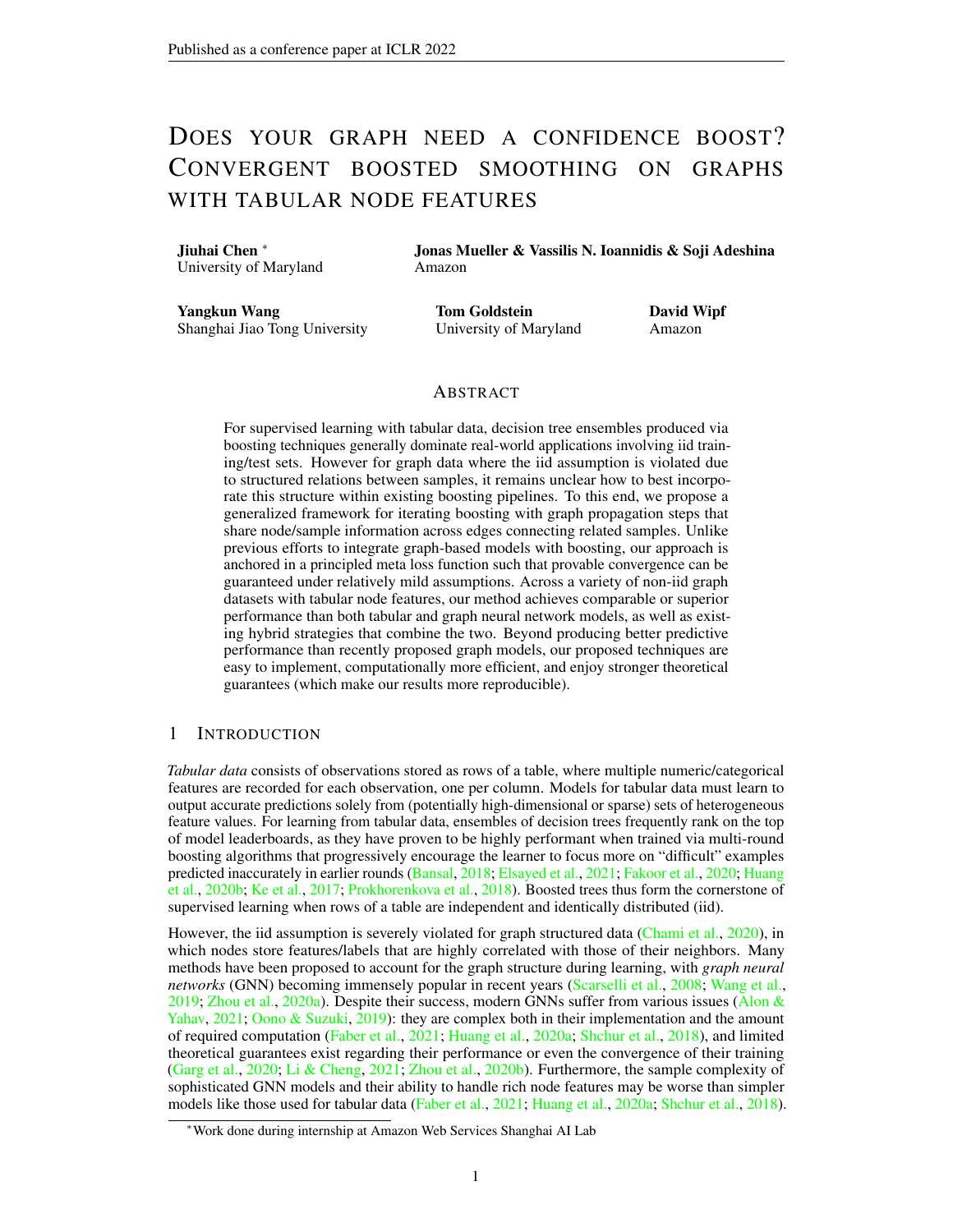<span id="page-7-1"></span>

|                    |       | Regression |       |        | Classification |             |               |      |
|--------------------|-------|------------|-------|--------|----------------|-------------|---------------|------|
| Method             | House | County     | VК    | Avazu  | <b>Slap</b>    | <b>DBLP</b> | $\mathbf{CS}$ | Phy  |
| GAT                | 0.54  | 1.45       | 7.22  | 0.1134 | 80.1           | 80.2        | 91.6          | 95.4 |
| <b>GCN</b>         | 0.63  | 1.48       | 7.25  | 0.1141 | 87.8           | 42.8        | 92.3          | 95.4 |
| <b>AGNN</b>        | 0.59  | 1.45       | 7.26  | 0.1134 | 89.2           | 79.4        | 92.7          | 96.9 |
| <b>APPNP</b>       | 0.69  | 1.50       | 13.23 | 0.1127 | 89.5           | 83.0        | 93.2          | 96.6 |
| <b>CatBoost</b>    | 0.63  | 1.39       | 7.16  | 0.1172 | 96.3           | 91.3        | 91.9          | 94.6 |
| CatBoost+          | 0.54  | 1.25       | 6.96  | 0.1083 | 96.2           | 90.7        | 94.6          | 96.4 |
| <b>BGNN</b>        | 0.50  | 1.26       | 6.95  | 0.1090 | 95.0           | 88.9        | 92.5          | 96.4 |
| <b>EBBS</b> (ours) | 0.45  | 1.11       | 6.90  | 0.1062 | 96.3           | 91.3        | 94.9          | 96.9 |

Table 1: Root mean squared error (RMSE) of different methods for node regression; accuracy (%) of different methods for node classification. Top results are boldfaced, all of which are statistically significant. Please see supplementary for standard errors and further details, as well as Figure [1](#page-7-0) below. Additionally, the BGNN model results are based on conducting a separate hyperparameter sweep for every data set and every random seed. In contrast, EBBS results are based on fixed parameters across random seeds and are mostly shared across datasets.

node features, which entail an important class of applications. For node regression, we consider four real-word graph datasets adopted from [Ivanov & Prokhorenkova](#page-9-11) [\(2021\)](#page-9-11): House, County, VK, and Avazu, with different types of data for node features. For node classification, we consider two more datasets from [Ivanov & Prokhorenkova](#page-9-11) [\(2021\)](#page-9-11): SLAP and DBLP, which stem from heterogeneous information networks (HIN). We also consider the Coauthor-CS and Coauthor-Phy datasets [\(Shchur](#page-10-4) [et al.,](#page-10-4) [2018\)](#page-10-4), which are from the KDD Cup 2016 challenge and based on the Microsoft Academic Graph. We chose these because they involve relatively large graphs with original sparse features, as opposed to low-dimensional projections (e.g. of originally text features) that are often better handled with just regular MLP-based GNNs or related. $^2$  $^2$  For contrast though, we also include OGB-ArXiv [\(Hu et al.,](#page-9-16) [2020\)](#page-9-16) with low-dimensional homogeneous node features favorable to GNNs.

We compare our proposed methods against various alternatives, starting with purely tabular baselines in which the graph structure is ignored and models are fit to node features as if they were iid. Here we consider **CatBoost**, a high-performance GBDT implementation with sophisticated strategies for handling categorical features and avoiding overfitting [\(Prokhorenkova et al.,](#page-10-0) [2018\)](#page-10-0). We also evaluate popular GNN models: GCN [\(Kipf & Welling,](#page-9-14) [2016\)](#page-9-14), GAT (Veličković et al., [2017\)](#page-10-17), AGNN [\(Thekumparampil et al.,](#page-10-18) [2018\)](#page-10-18) and APPNP [\(Klicpera et al.,](#page-9-12) [2018\)](#page-9-12). Finally, we compare against the hybrid approach, **BGNN** [\(Ivanov & Prokhorenkova,](#page-9-11)  $2021$ ), which combines GBDT and GNN via end-to-end training and represents the current SOTA for boosting-plus-tabular architectures for graph data. Our specific GBDT implementation of EBBS is based on top of CatBoost, where we interleave the boosting rounds of CatBoost with our proposed propagation steps that define the effective loss used for training. The supplementary contains comprehensive details about our datasets, models/hyperparameters, and overall experimental setup.



| OGB-ArXiv                                     |  |                                                                                      |  |  |  |  |  |
|-----------------------------------------------|--|--------------------------------------------------------------------------------------|--|--|--|--|--|
| Method    MLP   CatBoost   BGNN   EBBS   SOTA |  |                                                                                      |  |  |  |  |  |
| Accuracy   55.50   51.0                       |  | $\begin{array}{ c c c c c c c c } \hline 67.0 & 70.10 & 74.31 \\ \hline \end{array}$ |  |  |  |  |  |

<span id="page-7-2"></span>Table 2: Accuracy results on the OGB-ArXiv dataset. As mentioned in the text, the OGB-ArXiv node features are *not* generally favorable to boosted tree models. SOTA is taken from the [OGB leaderboard.](https://ogb.stanford.edu/docs/leader_nodeprop/)

<span id="page-7-0"></span>Figure 1: RMSE v.s. random seed for County dataset.

Results. In Table [1](#page-7-1) we present the results for the various node regression and node classification benchmarks. Here EBBS outperforms various baselines across datasets. The baseline GNN models are all clearly challenged by the tabular features in these datasets, with the exception of Coauthor-CS and Coauthor-Phy where GNNs perform reasonably well as expected.

<sup>&</sup>lt;sup>2</sup>Although tabular graph data for node classification is widely-available in industry, unfortunately there is currently little publicly-available, real-world data that can be used for benchmarking.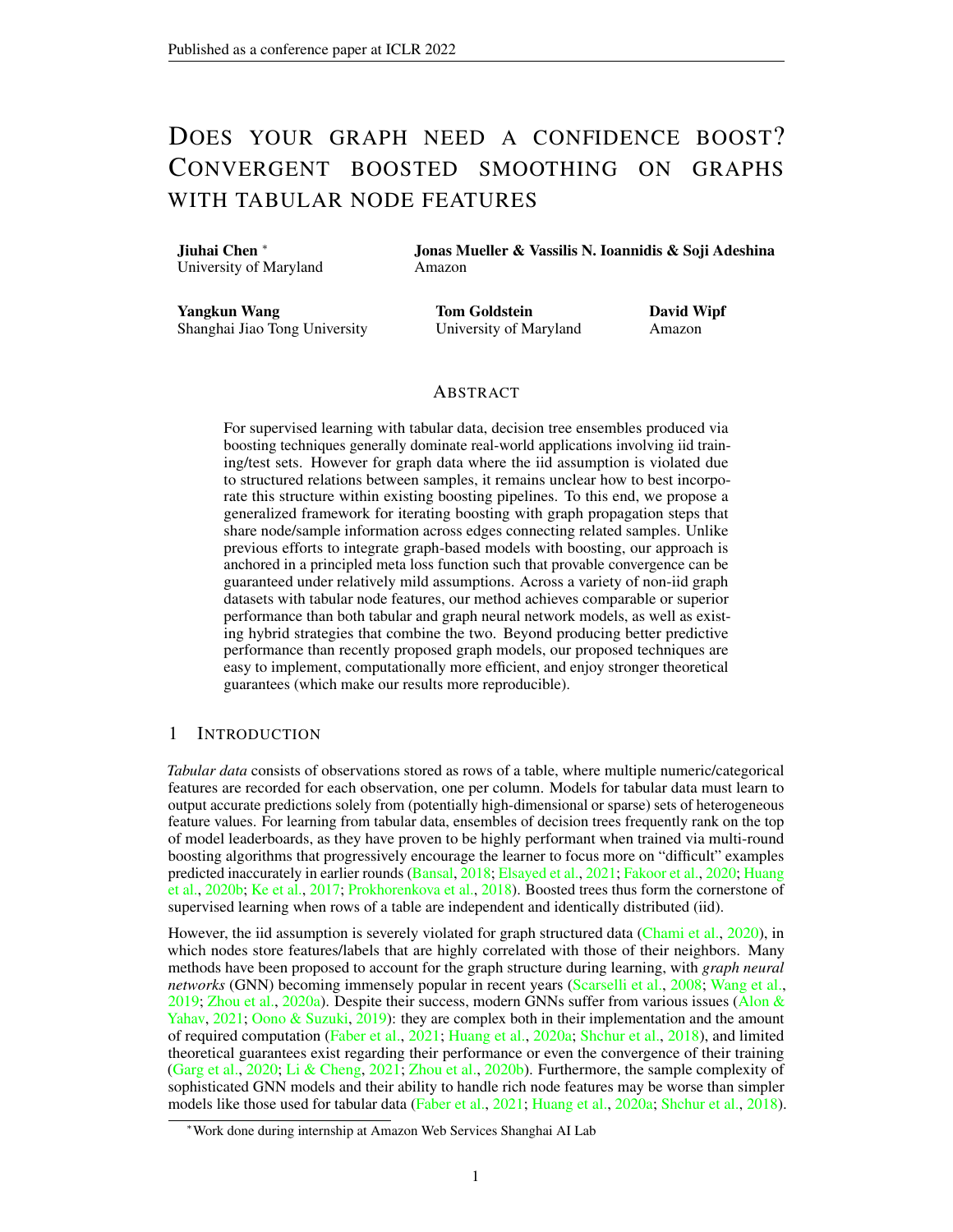<span id="page-8-0"></span>

Figure 2: Performance of BGNN vs. EBBS after each boosting iteration on the VK dataset. Each model uses the hyperparameter values that performed best on the County dataset.

Importantly, all bold-faced results reported in Table [1](#page-7-1) are significant once we properly account for the trial-to-trial variability induced by the random training splits shared across all methods; see supplementary for full presentation of standard errors and related analysis. Briefly here, for classification results, bold-faced results are statistically significant with respect to standard errors. In contrast, for node regression the standard errors for some datasets are a bit larger relative to the EBBS improvement gap, but this turns out to be a spurious artifact of the shared trial-to-trial variance. More specifically, EBBS actually outperforms all other methods across all trials on all regression benchmarks, such that a stable performance gap is maintained even while the absolute RMSE of methods may vary for different training splits. While full details are deferred to the supplementary, in Figure [1](#page-7-0) we plot the RMSE for five random splits of the County dataset, observing that EBBS outperforms the other baselines across every instance.

Additionally, as a natural ablation of our end-to-end bilevel boosting model, we consider fitting GBDT in the usual fashion (to just the node features without edge information) and subsequently applying EBBS-like graph propagation post hoc, only after all GBDT boosting rounds have already finished. We refer to this approach as **CatBoost**+, which can be viewed as EBBS without end-to-end training. Table [1](#page-7-1) and Figure [1](#page-7-0) show that our EBBS bilevel boosting, with propagation interleaved inside each boosting round, outperforms post-hoc application of the same propagation at the end of boosting. This is not true however for BGNN, which in aggregate performs similarly to CatBoost+.

Note also that for SLAP and DBLP, BGNN is worse than CatBoost, likely because the graph structure is not sufficiently helpful for these data, which also explains why most GNN baselines perform relatively poorly. Nonetheless, EBBS still achieves comparable results with CatBoost, revealing that it may be more robust to non-ideal use cases. Additionally, for Coauthor-CS and Coauthor-Phy, we observe that EBBS produces competitive results supporting the potential favorability of EBBS relative to GNN models when applied to certain graphs with high dimensional and sparse node features.

Proceeding further, given that the OGB-ArXiv node features are homogeneous, low-dimensional embeddings of an original text-based source, which are *not* generally well-suited for GBDT models, we would not expect BGNN or EBBS to match the SOTA achievable by GNNs. This conjecture is supported by the superiority of the MLP baseline over CatBoost in Table [2.](#page-7-2) Even so, we observe that EBBS is still more robust relative to BGNN in this setting. Finally, to showcase the relative stability of EBBS relative to BGNN, we store the model hyperparameters that performed best on the County dataset and then trained the respective models on VK data. The resulting training curves are shown in Figure [2,](#page-8-0) where BGNN exhibits some degree of relative instability. This suggests that in new application domains it may conceivably be easier to adapt EBBS models.

## 6 DISCUSSION

This paper considered various forms of graph propagation to facilitate the application of tabular modeling to node prediction tasks in graph-structured data. We developed a simple yet highly accurate model by interleaving propagation steps with boosting rounds in GBDT. And unlike BGNN, which relies on separate boosting and GNN training steps with no unified loss, our method fully integrates graph propagation within the actual definition of a single bi-level boosting objective. This allows us to establish converge guarantees and avoids the complexity of separate trainable GBDT and GNN modules. Note also that our EBBS algorithm is not specific to GBDT, but can also be used to boost arbitrary weak learners including neural networks [\(Cortes et al.,](#page-9-17) [2017\)](#page-9-17) or heterogeneous collections [\(Parnell et al.,](#page-10-19) [2020\)](#page-10-19).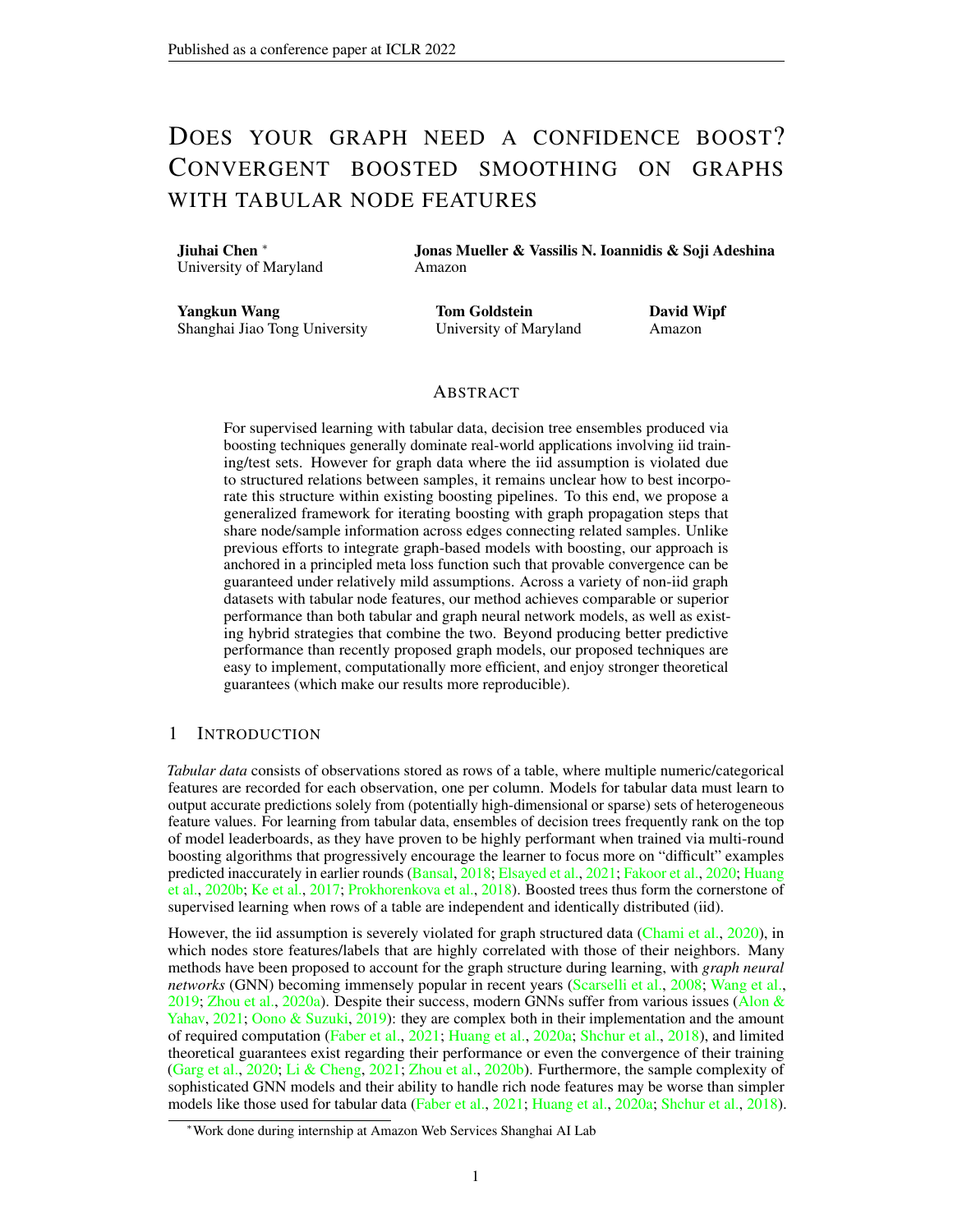#### **REFERENCES**

- <span id="page-9-6"></span>Uri Alon and Eran Yahav. On the bottleneck of graph neural networks and its practical implications. In *International Conference on Learning Representations*, 2021.
- <span id="page-9-13"></span>Owe Axelsson. *Iterative Solution Methods*. Cambridge University Press, 1996.
- <span id="page-9-0"></span>Shivam Bansal. Data science trends on kaggle. [https://www.kaggle.com/shivamb/](https://www.kaggle.com/shivamb/data-science-trends-on-kaggle#5.-XgBoost-vs-Keras) [data-science-trends-on-kaggle#5.-XgBoost-vs-Keras](https://www.kaggle.com/shivamb/data-science-trends-on-kaggle#5.-XgBoost-vs-Keras), 2018.
- <span id="page-9-5"></span>Ines Chami, Sami Abu-El-Haija, Bryan Perozzi, Christopher Ré, and Kevin Murphy. Machine learning on graphs: A model and comprehensive taxonomy. *arXiv preprint arXiv:2005.03675*, 2020.
- <span id="page-9-17"></span>Corinna Cortes, Xavier Gonzalvo, Vitaly Kuznetsov, Mehryar Mohri, and Scott Yang. Adanet: adaptive structural learning of artificial neural networks. In *Proceedings of the 34th International Conference on Machine Learning-Volume 70*, pp. 874–883, 2017.
- <span id="page-9-1"></span>Shereen Elsayed, Daniela Thyssens, Ahmed Rashed, Lars Schmidt-Thieme, and Hadi Samer Jomaa. Do we really need deep learning models for time series forecasting? *arXiv preprint arXiv:2101.02118*, 2021.
- <span id="page-9-7"></span>Lukas Faber, Yifan Lu, and Roger Wattenhofer. Should graph neural networks use features, edges, or both? *arXiv preprint arXiv:2103.06857*, 2021.
- <span id="page-9-2"></span>Rasool Fakoor, Jonas W Mueller, Nick Erickson, Pratik Chaudhari, and Alexander J Smola. Fast, accurate, and simple models for tabular data via augmented distillation. *Advances in Neural Information Processing Systems*, 33, 2020.
- <span id="page-9-10"></span>Jerome H Friedman. Greedy function approximation: a gradient boosting machine. *Annals of statistics*, pp. 1189–1232, 2001.
- <span id="page-9-9"></span>Vikas Garg, Stefanie Jegelka, and Tommi Jaakkola. Generalization and representational limits of graph neural networks. In *International Conference on Machine Learning*, pp. 3419–3430. PMLR, 2020.
- <span id="page-9-16"></span>Weihua Hu, Matthias Fey, Marinka Zitnik, Yuxiao Dong, Hongyu Ren, Bowen Liu, Michele Catasta, and Jure Leskovec. Open graph benchmark: Datasets for machine learning on graphs. *arXiv preprint arXiv:2005.00687*, 2020.
- <span id="page-9-8"></span>Qian Huang, Horace He, Abhay Singh, Ser-Nam Lim, and Austin R Benson. Combining label propagation and simple models out-performs graph neural networks. *arXiv preprint arXiv:2010.13993*, 2020a.
- <span id="page-9-3"></span>Xin Huang, Ashish Khetan, Milan Cvitkovic, and Zohar Karnin. Tabtransformer: Tabular data modeling using contextual embeddings. *arXiv preprint arXiv:2012.06678*, 2020b.
- <span id="page-9-15"></span>V. N. Ioannidis, M. Ma, A. Nikolakopoulos, G. B. Giannakis, and D. Romero. Kernel-based inference of functions on graphs. In D. Comminiello and J. Principe (eds.), *Adaptive Learning Methods for Nonlinear System Modeling*. Elsevier, 2018.
- <span id="page-9-11"></span>Sergei Ivanov and Liudmila Prokhorenkova. Boost then convolve: Gradient boosting meets graph neural networks. *arXiv preprint arXiv:2101.08543*, 2021.
- <span id="page-9-4"></span>Guolin Ke, Qi Meng, Thomas Finley, Taifeng Wang, Wei Chen, Weidong Ma, Qiwei Ye, and Tie-Yan Liu. LightGBM: A highly efficient gradient boosting decision tree. In *Advances in Neural Information Processing Systems*, 2017.
- <span id="page-9-14"></span>Thomas N Kipf and Max Welling. Semi-supervised classification with graph convolutional networks. *arXiv preprint arXiv:1609.02907*, 2016.
- <span id="page-9-12"></span>Johannes Klicpera, Aleksandar Bojchevski, and Stephan Günnemann. Predict then propagate: Graph neural networks meet personalized pagerank. *arXiv preprint arXiv:1810.05997*, 2018.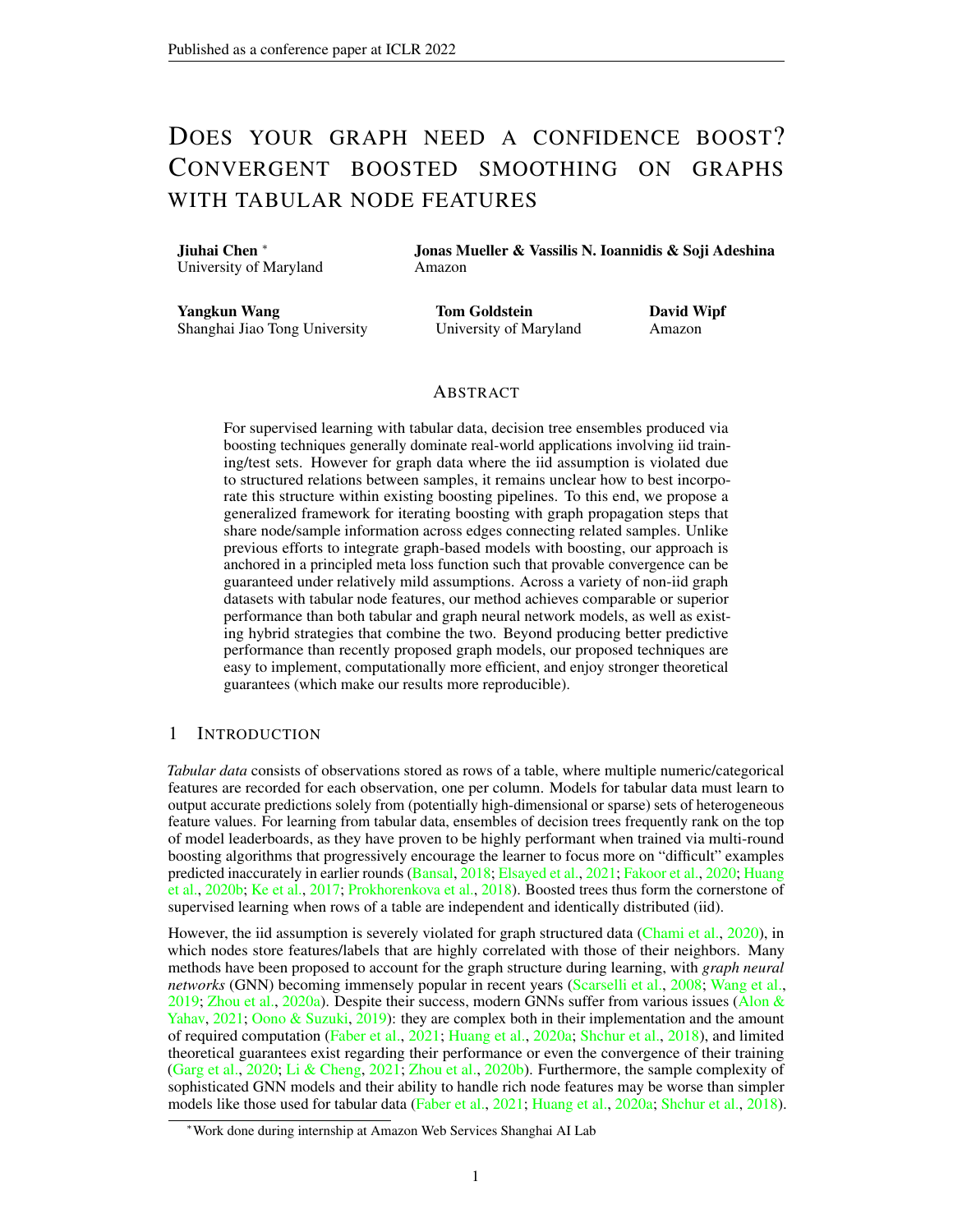- <span id="page-10-6"></span>Ping Li, Qiang Wu, and Christopher Burges. Mcrank: Learning to rank using multiple classification and gradient boosting. *Advances in neural information processing systems*, 20:897–904, 2007.
- <span id="page-10-5"></span>Xue Li and Yuanzhi Cheng. Understanding the message passing in graph neural networks via power iteration clustering. *Neural Networks*, 140:130–135, 2021.
- <span id="page-10-16"></span>Haihao Lu and Rahul Mazumder. Randomized gradient boosting machine. *SIAM Journal on Optimization*, 30(4):2780–2808, 2020.
- <span id="page-10-15"></span>Haihao Lu, Sai Praneeth Karimireddy, Natalia Ponomareva, and Vahab Mirrokni. Accelerating gradient boosting machines. In *International Conference on Artificial Intelligence and Statistics*, pp. 516–526. PMLR, 2020.
- <span id="page-10-9"></span>Yao Ma, Xiaorui Liu, Tong Zhao, Yozen Liu, Jiliang Tang, and Neil Shah. A unified view on graph neural networks as graph signal denoising. *arXiv preprint arXiv:2010.01777*, 2020.
- <span id="page-10-14"></span>Yurii Nesterov. *Introductory lectures on convex optimization: A basic course*, volume 87. Springer Science & Business Media, 2003.
- <span id="page-10-3"></span>Kenta Oono and Taiji Suzuki. Graph neural networks exponentially lose expressive power for node classification. *arXiv preprint arXiv:1905.10947*, 2019.
- <span id="page-10-10"></span>Xuran Pan, Shiji Song, and Gao Huang. A unified framework for convolution-based graph neural networks, 2021. URL <https://openreview.net/forum?id=zUMD--Fb9Bt>.
- <span id="page-10-19"></span>Thomas Parnell, Andreea Anghel, Małgorzata Łazuka, Nikolas Ioannou, Sebastian Kurella, Peshal Agarwal, Nikolaos Papandreou, and Haralampos Pozidis. Snapboost: A heterogeneous boosting machine. *Advances in Neural Information Processing Systems*, 33, 2020.
- <span id="page-10-0"></span>Liudmila Prokhorenkova, Gleb Gusev, Aleksandr Vorobev, Anna Veronika Dorogush, and Andrey Gulin. CatBoost: unbiased boosting with categorical features. In *Advances in Neural Information Processing Systems*, 2018.
- <span id="page-10-1"></span>Franco Scarselli, Marco Gori, Ah Chung Tsoi, Markus Hagenbuchner, and Gabriele Monfardini. The graph neural network model. *IEEE transactions on neural networks*, 20(1):61–80, 2008.
- <span id="page-10-11"></span>B. Schölkopf and A. J. Smola. *Learning with Kernels: Support Vector Machines, Regularization, Optimization, and Beyond*. MIT Press, 2002.
- <span id="page-10-4"></span>Oleksandr Shchur, Maximilian Mumme, Aleksandar Bojchevski, and Stephan Günnemann. Pitfalls of graph neural network evaluation. *arXiv preprint arXiv:1811.05868*, 2018.
- <span id="page-10-12"></span>A. J. Smola and R. I. Kondor. Kernels and regularization on graphs. In *Learning Theory and Kernel Machines*, pp. 144–158. Springer, 2003.
- <span id="page-10-8"></span>Ke Sun, Zhanxing Zhu, and Zhouchen Lin. Adagcn: Adaboosting graph convolutional networks into deep models. *arXiv preprint arXiv:1908.05081*, 2019.
- <span id="page-10-18"></span>Kiran K Thekumparampil, Chong Wang, Sewoong Oh, and Li-Jia Li. Attention-based graph neural network for semi-supervised learning. *arXiv preprint arXiv:1803.03735*, 2018.
- <span id="page-10-17"></span>Petar Veličković, Guillem Cucurull, Arantxa Casanova, Adriana Romero, Pietro Lio, and Yoshua Bengio. Graph attention networks. *arXiv preprint arXiv:1710.10903*, 2017.
- <span id="page-10-7"></span>Jasper Velthoen, Clément Dombry, Juan-Juan Cai, and Sebastian Engelke. Gradient boosting for extreme quantile regression. *arXiv preprint arXiv:2103.00808*, 2021.
- <span id="page-10-2"></span>Minjie Wang, Da Zheng, Zihao Ye, Quan Gan, Mufei Li, Xiang Song, Jinjing Zhou, Chao Ma, Lingfan Yu, Yu Gai, et al. Deep graph library: A graph-centric, highly-performant package for graph neural networks. *arXiv preprint arXiv:1909.01315*, 2019.
- <span id="page-10-13"></span>Yangkun Wang, Jiarui Jin, Weinan Zhang, Yong Yu, Zheng Zhang, and David Wipf. Bag of tricks for node classification with graph neural networks. *arXiv preprint arXiv:2103.13355*, 2021.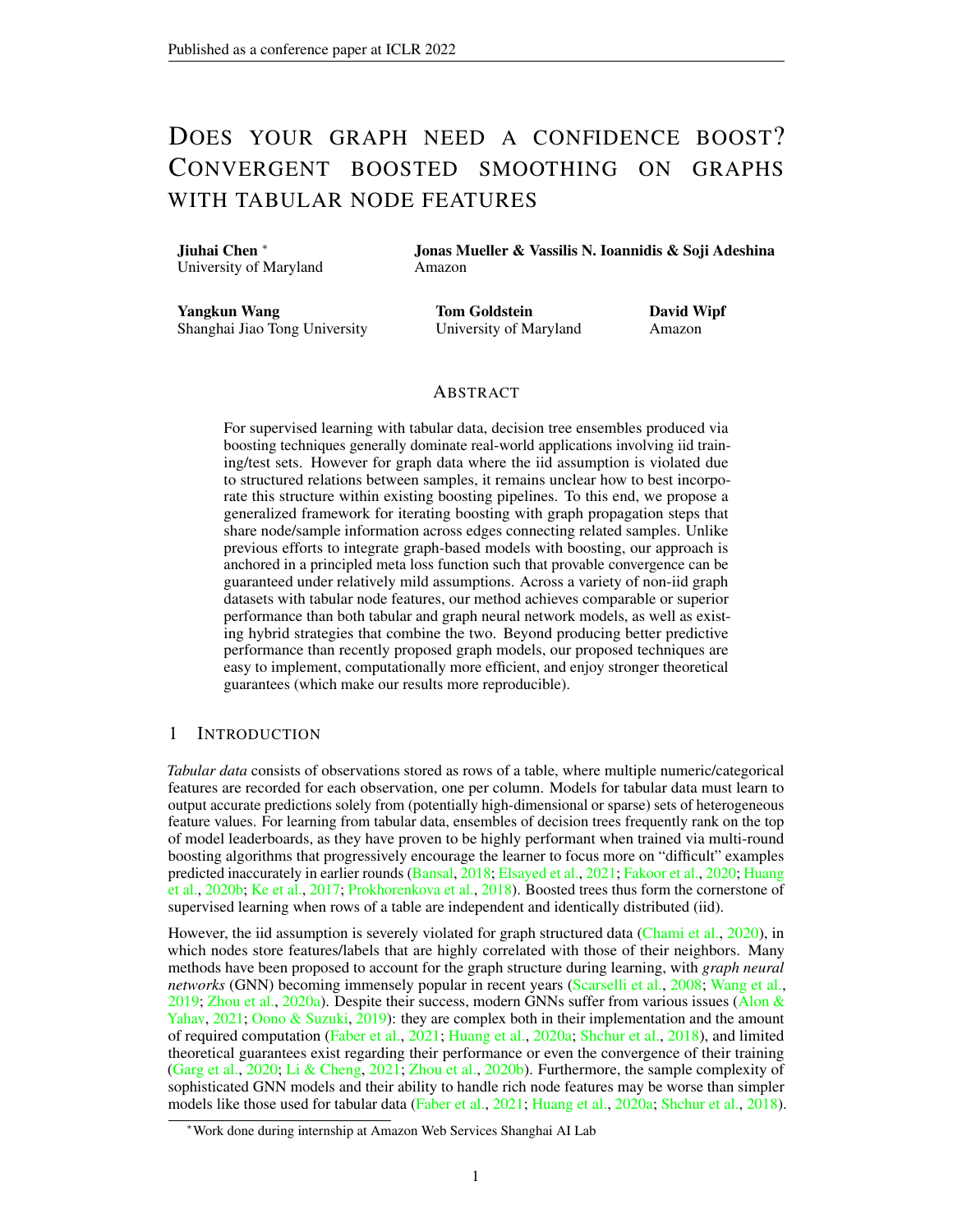- <span id="page-11-2"></span>Zeyi Wen, Jiashuai Shi, Bingsheng He, Jian Chen, Kotagiri Ramamohanarao, and Qinbin Li. Exploiting gpus for efficient gradient boosting decision tree training. *IEEE Transactions on Parallel and Distributed Systems*, 30(12):2706–2717, 2019.
- <span id="page-11-3"></span>Yongyi Yang, Tang Liu, Yangkun Wang, Jinjing Zhou, Quan Gan, Zhewei Wei, Zheng Zhang, Zengfeng Huang, and David Wipf. Graph neural networks inspired by classical iterative algorithms. *arXiv preprint arXiv:2103.06064*, 2021.
- <span id="page-11-4"></span>Hongwei Zhang, Tijin Yan, Zenjun Xie, Yuanqing Xia, and Yuan Zhang. Revisiting graph convolutional network on semi-supervised node classification from an optimization perspective. *arXiv preprint arXiv:2009.11469*, 2020.
- <span id="page-11-6"></span>Dengyong Zhou, Olivier Bousquet, Thomas Navin Lal, Jason Weston, and Bernhard Schölkopf. Learning with local and global consistency. *Advances in Neural Information Processing Systems*, 2004.
- <span id="page-11-0"></span>Jie Zhou, Ganqu Cui, Shengding Hu, Zhengyan Zhang, Cheng Yang, Zhiyuan Liu, Lifeng Wang, Changcheng Li, and Maosong Sun. Graph neural networks: A review of methods and applications. *AI Open*, 1:57–81, 2020a.
- <span id="page-11-1"></span>Kuangqi Zhou, Yanfei Dong, Kaixin Wang, Wee Sun Lee, Bryan Hooi, Huan Xu, and Jiashi Feng. Understanding and resolving performance degradation in graph convolutional networks. *arXiv preprint arXiv:2006.07107*, 2020b.
- <span id="page-11-7"></span>Jiong Zhu, Ryan A Rossi, Anup Rao, Tung Mai, Nedim Lipka, Nesreen K Ahmed, and Danai Koutra. Graph neural networks with heterophily. *arXiv preprint arXiv:2009.13566*, 2020a.
- <span id="page-11-8"></span>Jiong Zhu, Yujun Yan, Lingxiao Zhao, Mark Heimann, Leman Akoglu, and Danai Koutra. Beyond homophily in graph neural networks: Current limitations and effective designs. In *Advances in Neural Information Processing Systems, NeurIPS*, 2020b.
- <span id="page-11-5"></span>Meiqi Zhu, Xiao Wang, Chuan Shi, Houye Ji, and Peng Cui. Interpreting and unifying graph neural networks with an optimization framework. *arXiv preprint arXiv:2101.11859*, 2021.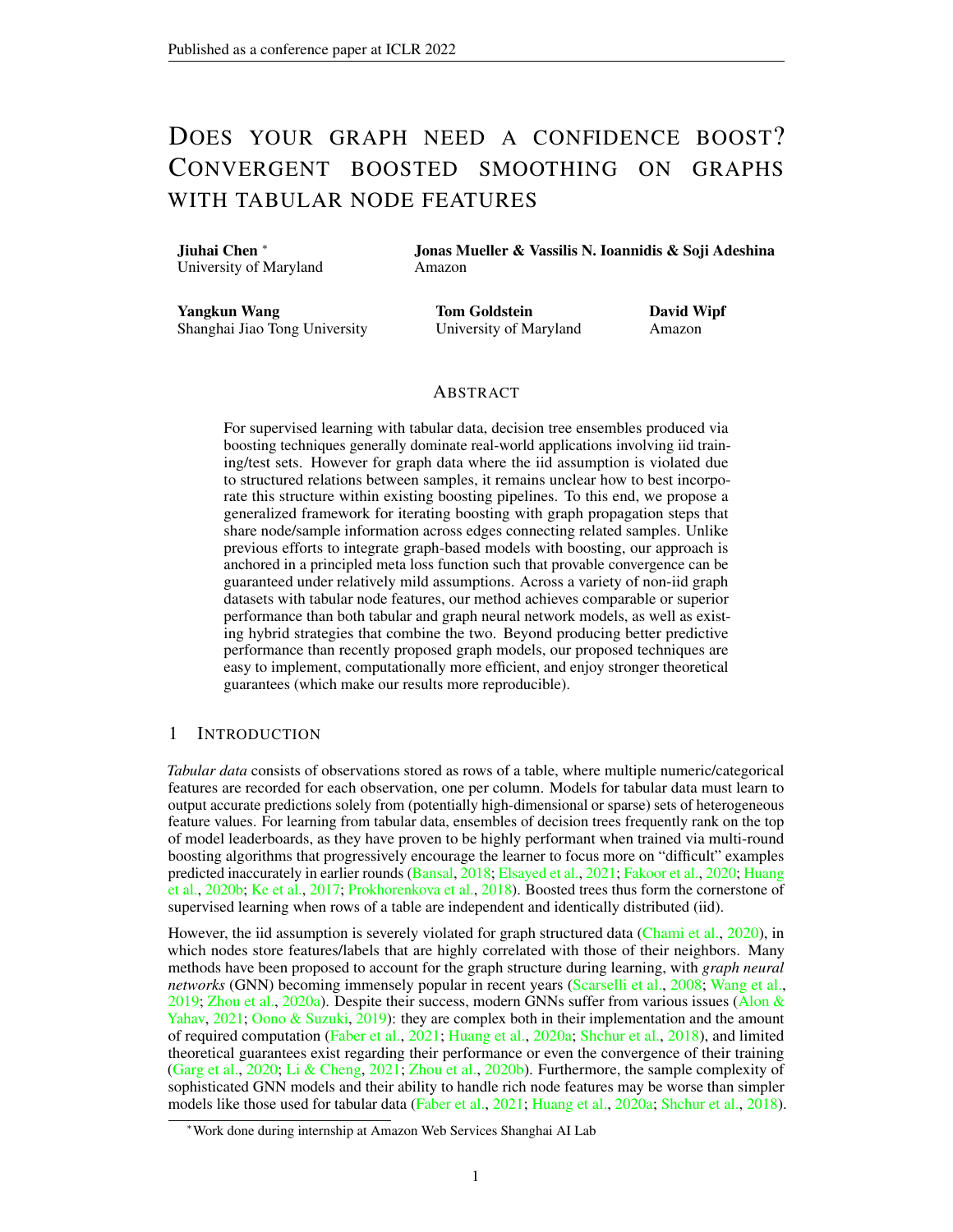# Supplementary Materials

## A ASSESSING STATISTICAL SIGNIFICANCE OF RESULTS

Table [S1](#page-12-1) shows the mean squared error of different methods for node regression with error bars. While the gains of EBBS may appears insignificant relative to the error bars, this is not actually the case upon closer inspection. Because we used shared training and testing splits for different methods, we can compare how much of this variance is merely caused by different splits while the relative performance is preserved. We would like to point out that the error bars shown in Table [S1](#page-12-1) merely reflect shared trial-to-trial variability that does not significantly influence relative performance. To this end, below we present the results of each trial for all datasets. For each random seed, we use the fixed training and testing split and show the performance for different methods. From Table [S2,](#page-13-0) we observe that EBBS outperforms BGNN across every instance. Regarding the classification task shown in Table [S3,](#page-13-1) EBBS outperforms BGNN by a significant amount even if we take into account the reported error bars.

<span id="page-12-1"></span>

| Regression         |       |      |        |      |       |      |        |      |
|--------------------|-------|------|--------|------|-------|------|--------|------|
| Method             | House |      | County |      | VK    |      | Avazu  |      |
| <b>GAT</b>         | 0.54  | 0.01 | 1.45   | 0.06 | 7.22  | 0.29 | 0.1134 | 0.01 |
| <b>GCN</b>         | 0.63  | 0.01 | 1.48   | 0.08 | 7.25  | 0.19 | 0.1141 | 0.02 |
| <b>AGNN</b>        | 0.59  | 0.01 | 1.45   | 0.08 | 7.26  | 0.20 | 0.1134 | 0.02 |
| <b>APPNP</b>       | 0.69  | 0.01 | 1.50   | 0.11 | 13.23 | 0.12 | 0.1127 | 0.01 |
| <b>CatBoost</b>    | 0.63  | 0.01 | 1.39   | 0.07 | 7.16  | 0.20 | 0.1172 | 0.02 |
| CatBoost+          | 0.54  | 0.01 | 1.25   | 0.11 | 6.96  | 0.21 | 0.1083 | 0.02 |
| <b>BGNN</b>        | 0.50  | 0.01 | .26    | 0.08 | 6.95  | 0.21 | 0.1090 | 0.01 |
| <b>EBBS</b> (ours) | 0.45  | 0.01 | 1.11   | 0.09 | 6.90  | 0.23 | 0.1062 | 0.01 |

Table S1: Mean squared error of different methods for node regression. Top results are boldfaced.

## <span id="page-12-0"></span>B ANALYSIS OF THE DIFFERENCES BETWEEN EBBS AND BGNN

Although EBBS is clearly quite related to BGNN as discussed in the main text, there remain significant differences as follows:

Integrated Loss: EBBS integrates both the boosting module and graph propagation within a single unified bi-level objective function, which allows for meaningful convergence guarantees. In contrast, the BGNN boosting rounds are not actually minimizing a unified objective function (due to changing GNN parameters each round), which restricts the possibility of convergence guarantees. In BGNN, the GNN is treated as a trainable module stacked on top of GBDT, and both the GNN and GBDT are updated with their respective losses by iterating back-and-forth during training. In contrast, the EBBS setup is different, with only a single unchanging GBDT-based objective involved at a high level. In fact, we can view even the EBBS graph propagation step as being fully integrated within the actual definition of a single static GBDT training objective. To illustrate this more explicitly, the EBBS objective from

<span id="page-12-2"></span>
$$
\ell^{(k)}\left(\begin{array}{c}\right), \quad \sum_{i=1}^{m} D\bigg(g\left[\widetilde{f}^{(k)}\left(\mathbf{X}; \quad\right)_i\right], \mathbf{y}_i\bigg),\end{array} \tag{19}
$$

is equivalent to plugging a parameterized GBDT predictive model into the fixed training loss. There is no need to iterate back-and-forth between adding weak learners to  $f(X_i)$  and separate GNN parameter updates because all trainable parameters are inside of the function  $f(\mathbf{X};)$ , and standard gradient boosting can be used with the above loss. Of course as we know, standard gradient boosting iterations involve fitting function space gradients using a quadratic loss, which is exactly [\(11\)](#page-4-2) in our paper. And while of course [\(11\)](#page-4-2) keeps changing as the gradients change, the objective [\(19\)](#page-12-2) upon which these gradients are based does not. If we reinterpret BGNN from a similar perspective, then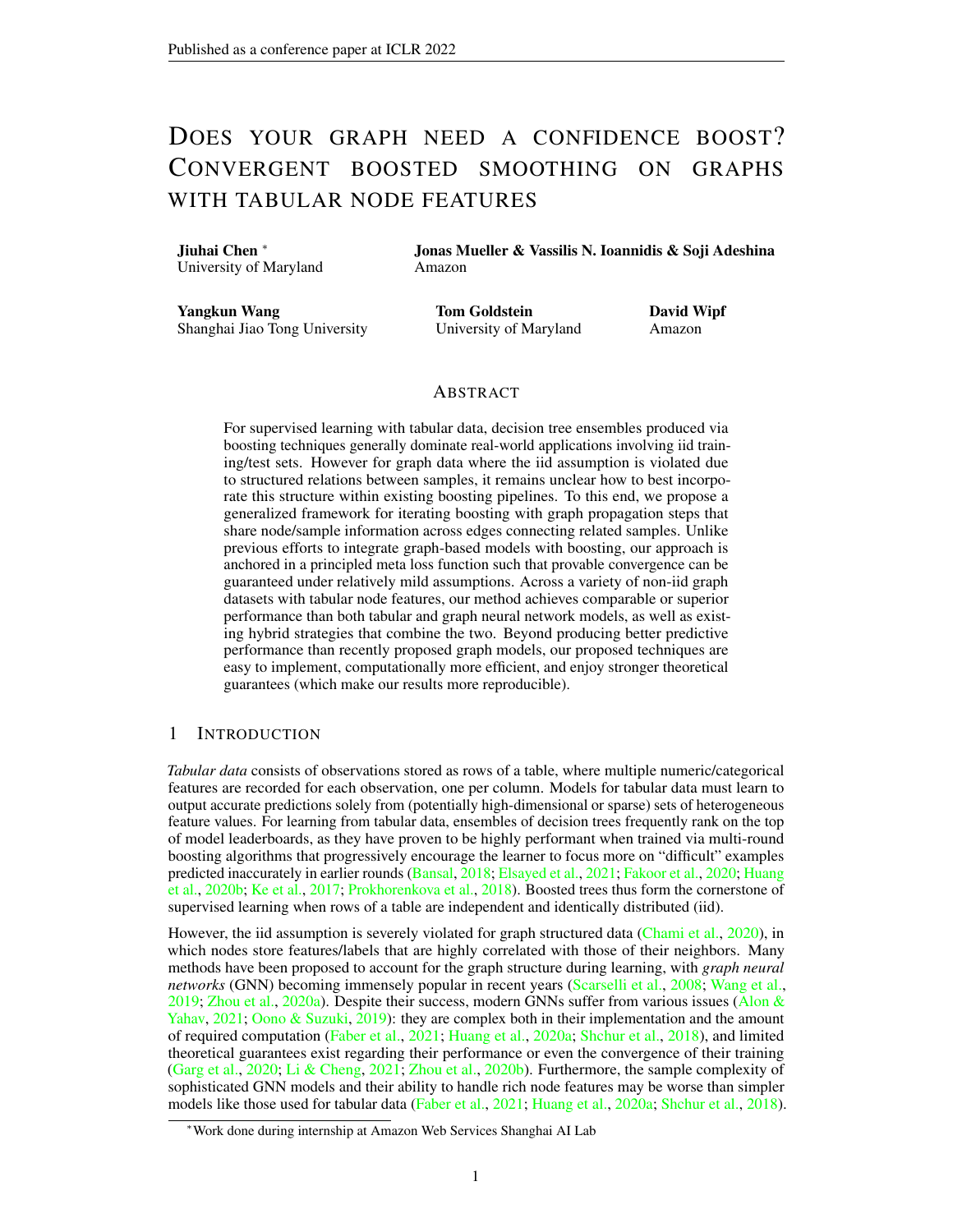<span id="page-13-0"></span>

| Regression |                  |              |        |        |        |        |  |  |
|------------|------------------|--------------|--------|--------|--------|--------|--|--|
| Dataset    | Method           | Seed 1<br>II | Seed 2 | Seed 3 | Seed 4 | Seed 5 |  |  |
| House      | <b>CatBoost</b>  | 0.62         | 0.63   | 0.62   | 0.63   | 0.64   |  |  |
|            | CatBoost+        | 0.53         | 0.55   | 0.53   | 0.54   | 0.56   |  |  |
|            | <b>BGNN</b>      | 0.49         | 0.51   | 0.49   | 0.52   | 0.50   |  |  |
|            | <b>EBBS</b>      | 0.44         | 0.46   | 0.44   | 0.46   | 0.46   |  |  |
| County     | <b>CatBoost</b>  | 1.38         | 1.53   | 1.30   | 1.39   | 1.36   |  |  |
|            | <b>CatBoost+</b> | 1.26         | 1.45   | 1.16   | 1.21   | 1.14   |  |  |
|            | <b>BGNN</b>      | 1.28         | 1.43   | 1.26   | 1.17   | 1.19   |  |  |
|            | <b>EBBS</b>      | 1.11         | 1.28   | 1.09   | 1.05   | 1.03   |  |  |
| VK         | <b>CatBoost</b>  | 7.13         | 7.29   | 7.48   | 7.20   | 6.84   |  |  |
|            | CatBoost+        | 6.88         | 7.07   | 7.24   | 7.01   | 6.60   |  |  |
|            | <b>BGNN</b>      | 6.90         | 7.05   | 7.26   | 6.98   | 6.60   |  |  |
|            | <b>EBBS</b>      | 6.82         | 7.01   | 7.21   | 6.92   | 6.54   |  |  |
| Avazu      | <b>CatBoost</b>  | 0.1046       | 0.1057 | 0.1133 | 0.1515 | 0.1111 |  |  |
|            | CatBoost+        | 0.0970       | 0.0992 | 0.1057 | 0.1400 | 0.0998 |  |  |
|            | <b>BGNN</b>      | 0.0979       | 0.0992 | 0.1082 | 0.1332 | 0.0999 |  |  |
|            | <b>EBBS</b>      | 0.0967       | 0.0990 | 0.1045 | 0.1331 | 0.0979 |  |  |

<span id="page-13-1"></span>Table S2: Mean squared error of different methods for different random seeds, which presents different training and testing splits. Top results are boldfaced.

| Classification                                          |                                                          |                                                          |                                                             |                                                          |  |  |  |
|---------------------------------------------------------|----------------------------------------------------------|----------------------------------------------------------|-------------------------------------------------------------|----------------------------------------------------------|--|--|--|
| Method                                                  | Slap                                                     | <b>DBLP</b>                                              | <b>Coauthor-CS</b>                                          | <b>Coauthor-Phy</b>                                      |  |  |  |
| <b>GAT</b><br><b>GCN</b><br><b>AGNN</b><br><b>APPNP</b> | 80.1<br>1.0<br>87.8<br>1.0<br>89.2<br>1.0<br>89.5<br>1.0 | 80.2<br>1.0<br>42.8<br>4.0<br>79.4<br>1.0<br>83.0<br>2.0 | 91.55<br>0.5<br>92.32<br>0.4<br>92.65<br>0.4<br>93.2<br>0.1 | 95.4<br>0.1<br>95.4<br>0.1<br>96.9<br>0.1<br>0.2<br>96.6 |  |  |  |
| <b>CatBoost</b><br>CatBoost+                            | 96.3<br>0.0<br>0.3<br>96.2                               | 1.0<br>91.3<br>90.7<br>1.1                               | 91.9<br>0.2<br>94.6<br>0.1                                  | 0.2<br>94.6<br>96.4<br>0.1                               |  |  |  |
| <b>BGNN</b><br><b>EBBS</b> (ours)                       | 95.0<br>0.0<br>0.4<br>96.3                               | 88.9<br>1.0<br>91.3<br>0.6                               | 0.2<br>92.5<br>94.9<br>0.2                                  | 96.4<br>0.0<br>96.9<br>0.2                               |  |  |  |

Table S3: Accuracy (%) of different methods for node classification. Top results are boldfaced.

each time the GNN parameters are updated, the implicit loss as seen by the BGNN boosting step, analogous to  $(19)$  above, would change.

Incorporating Test Nodes During Training: a second key difference is the fact that in BGNN, input features of nodes in the test set are only used to predict test node labels for passage to the GNN; they are not used to approximate gradients/residuals evaluated at testing nodes during the selection of GBDT weak learners. In contrast, the GBDT objective function in EBBS itself explicitly depends on test node input features because these features propagate over the graph to influence training node predictions as defined via [\(19\)](#page-12-2). When training our EBBS model, gradient information from test nodes (or at least those receiving significant signal) must be passed back to the boosting module. Or stated differently, unlike standard boosting as applied to iid training samples, we must predict function-space gradients/residuals across all nodes when adding each new weak learner. This is because the input to the propagation operator  $P^{(k)}($  ) includes features from all nodes (both training and testing), and why  $(11)$  involves a summation over all n testing nodes, not just the m training nodes.

Impact of Multiple SGD Steps: During each round of BGNN training, multiple SGD steps are applied to both update GNN parameters and GNN inputs (whereas there is no similar operation in EBBS). These multiple inner iterations, while needed for GNN training and the presented empirical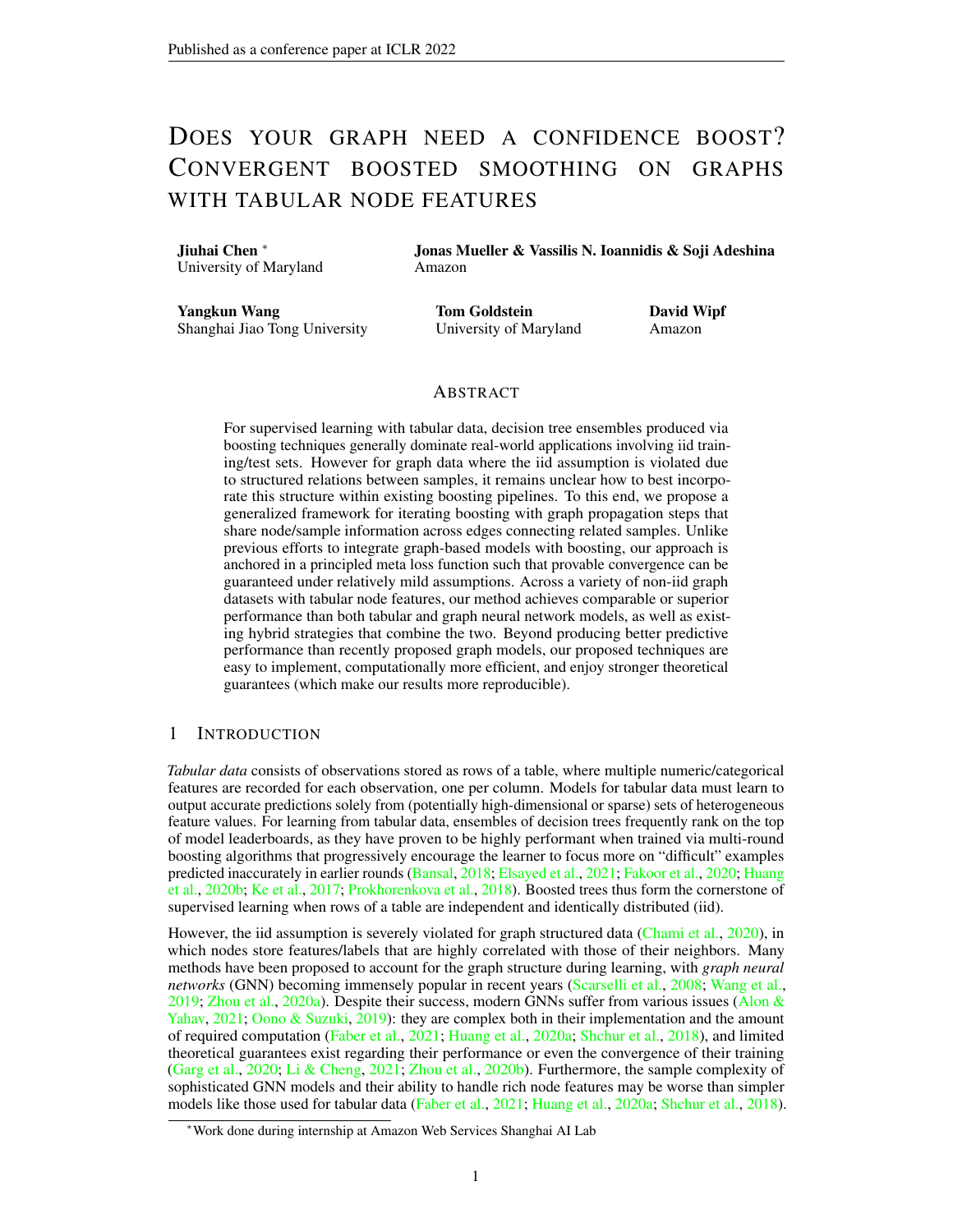<span id="page-14-0"></span>

| Regression                         |                  |       |        |      |      |      |                                             |      |
|------------------------------------|------------------|-------|--------|------|------|------|---------------------------------------------|------|
| Method                             |                  | House | County |      |      | VК   | Avazu                                       |      |
| <b>BGNN</b>                        | $\parallel 0.50$ |       |        |      |      |      | $0.01$   1.26 $0.08$   6.95 $0.21$   0.1090 | 0.01 |
| <b>BGNN</b> (1 SGD step per iter.) | $\parallel$ 0.56 | 0.01  | 1.34   | 0.09 | 7.28 | 0.23 | 0.110                                       | 0.02 |
| <b>BGNN</b> (no end-to-end train)  | 0.51             | 0.01  | 1.33   | 0.08 | 7.07 | 0.20 | $\mid$ 0.1095                               | 0.01 |

Table S4: Ablation study for BGNN with one step of gradient step per iteration.

<span id="page-14-1"></span>

Figure S1: Performance of BGNN vs. EBBS after each boosting iteration on the VK dataset. The left BGNN uses the hyperparameter values that performed best on the County dataset. The right BGNN uses the hyperparameter values that performed best on the VK dataset. EBBS uses the hyperparameter values that performed best on the County dataset. These results suggest that EBBS can be run with mostly shared hyperparameters across all datasets.

results, do not explicitly account for the outer-loop boosting in a fully integrated fashion. While BGNN can be executed with a single SGD step per iteration, this alone is not adequate for establishing convergence and it comes at the cost of decreased empirical performance. Table [S4](#page-14-0) compares BGNN performance using only a single gradient step per iteration, where results are obtained using a full sweep of all BGNN hyperparameters (as per the authors' published code). These results show that BGNN performance can degrade with only a single SGD step, to the extent that simply training CatBoost plus a separate GNN model on top (i.e., BGNN without end-to-end training, called Res-GNN by [Ivanov & Prokhorenkova](#page-9-11) [\(2021\)](#page-9-11)) performs just as well, and possibly better on VK.

In part due to the above issues, the BGNN model relies on a grid search over many hyperparameter combinations using each separate validation data set to achieve the results reported by Ivanov  $\&$ [Prokhorenkova](#page-9-11) [\(2021\)](#page-9-11). Table [S5](#page-16-0) and Figure [S1](#page-14-1) demonstrates that EBBS can be run with mostly shared hyperparameters across all datasets while still performing well.

## C EMPIRICAL CONVERGENCE OF EBBS

In this section, we visualize the losses on the training and validation data over the course of training iterations. Here we consider the County dataset as well as three methods: EBBS, EBBS with momentum and BGNN. For BGNN, we first evaluated different hyperparameter settings on the validation data, and then show the loss curves of the BGNN model with the best hyperparameters. Over each epoch, BGNN performs 10 or 20 steps of gradient descent to train its GNN model. In order to compare our method fairly, we unfold BGNN's inner loop of GNN training, and plot the loss after BGNN has performed one step of gradient descent. Figure [S2](#page-15-0) shows the loss of BGNN (blue line) oscillates heavily over the course of its iterations. In contrast, the loss of EBBS (pink line and orange lines) decreases monotonically, revealing empirical convergence of EBBS as guaranteed by Theorem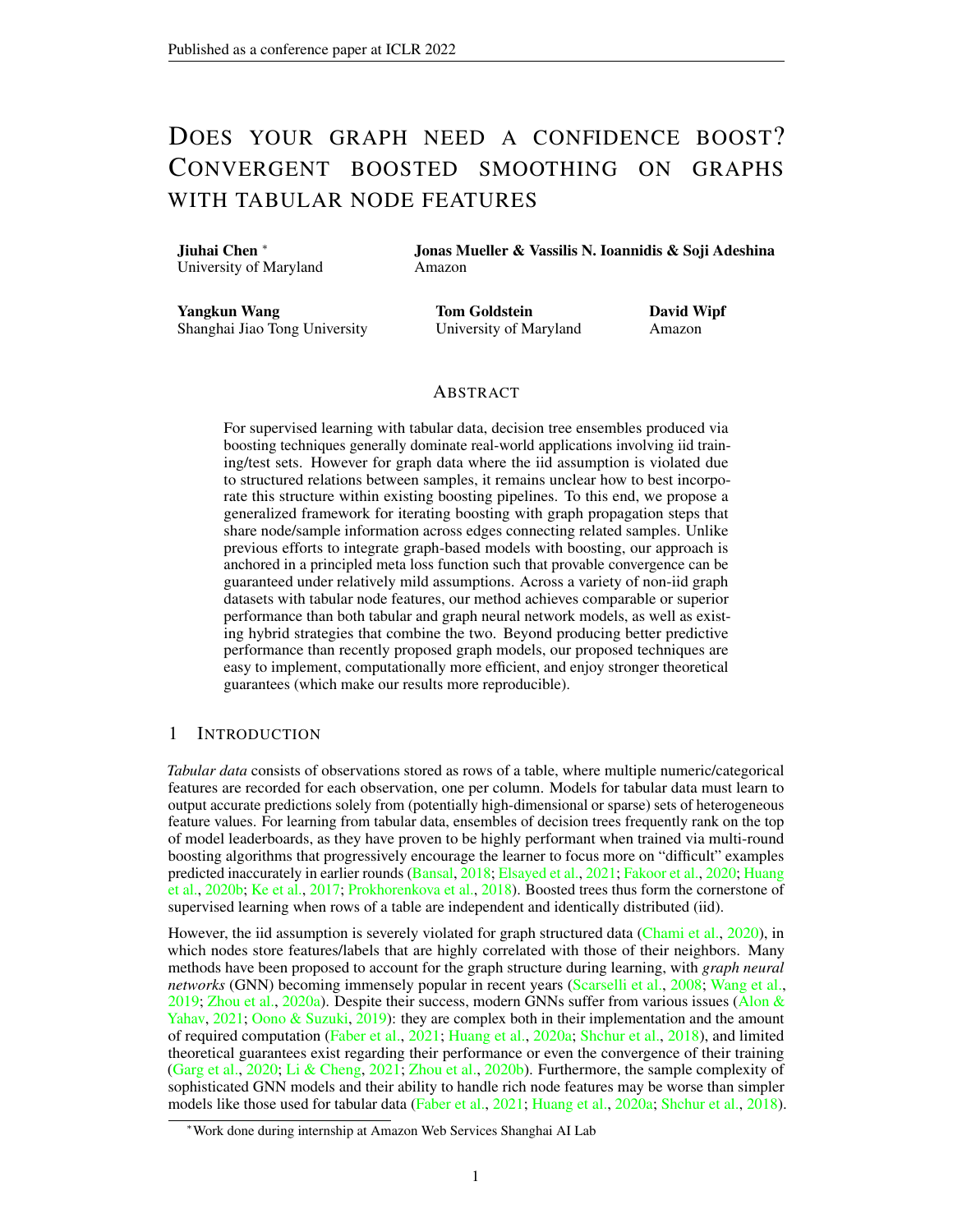<span id="page-15-0"></span>

Figure S2: Training and validation losses vs. number of iterations for the County dataset (regression).



Figure S3: RMSE vs. different value of  $\lambda_V$  for County dataset.

[1.](#page-6-0) Comparing EBBS with momentum (pink line) and EBBS without momentum (orange line) reveals that Nesterov's acceleration method can speed up the convergence of our first-order boosting method.

#### D EXPERIMENT DETAILS

#### D.1 DATASETS

House: node features are the property, edges connect the neighbors and target is the price of the house. County: each node is a county and edges connect two counties sharing a border, the target is the unemployment rate for a county. VK: each node is a person and edges connect two people based on the friendships, the target is the age of a node. Avazu: each node is a device and edges connect two devices if they appear on the same site with the same application, the target is the click-through-rate of a node. DBLP: node feature represent authors, paper and conferences and target is to predict one of the classes (database, data mining, information retrieval and machine learning). SLAP: node features represent network bioinformatics such as chemical compound, gene and pathway, the goal is to predict one of 15 gene type. Coauthor: nodes are authors and an edge connects two authors co-authored a paper. Node features represent paper keywords for each author's papers, and the goal is to predict which fields of study for each author.

For House, County, Vk, Avazu, DBLP and SLAP, [Ivanov & Prokhorenkova](#page-9-11) [\(2021\)](#page-9-11) introduce how to construct the graph model based on tabular data. Furthermore, we randomly split each dataset (train : validation : test =  $6: 2: 2$ ), and repeat all experiments with five different splits reporting the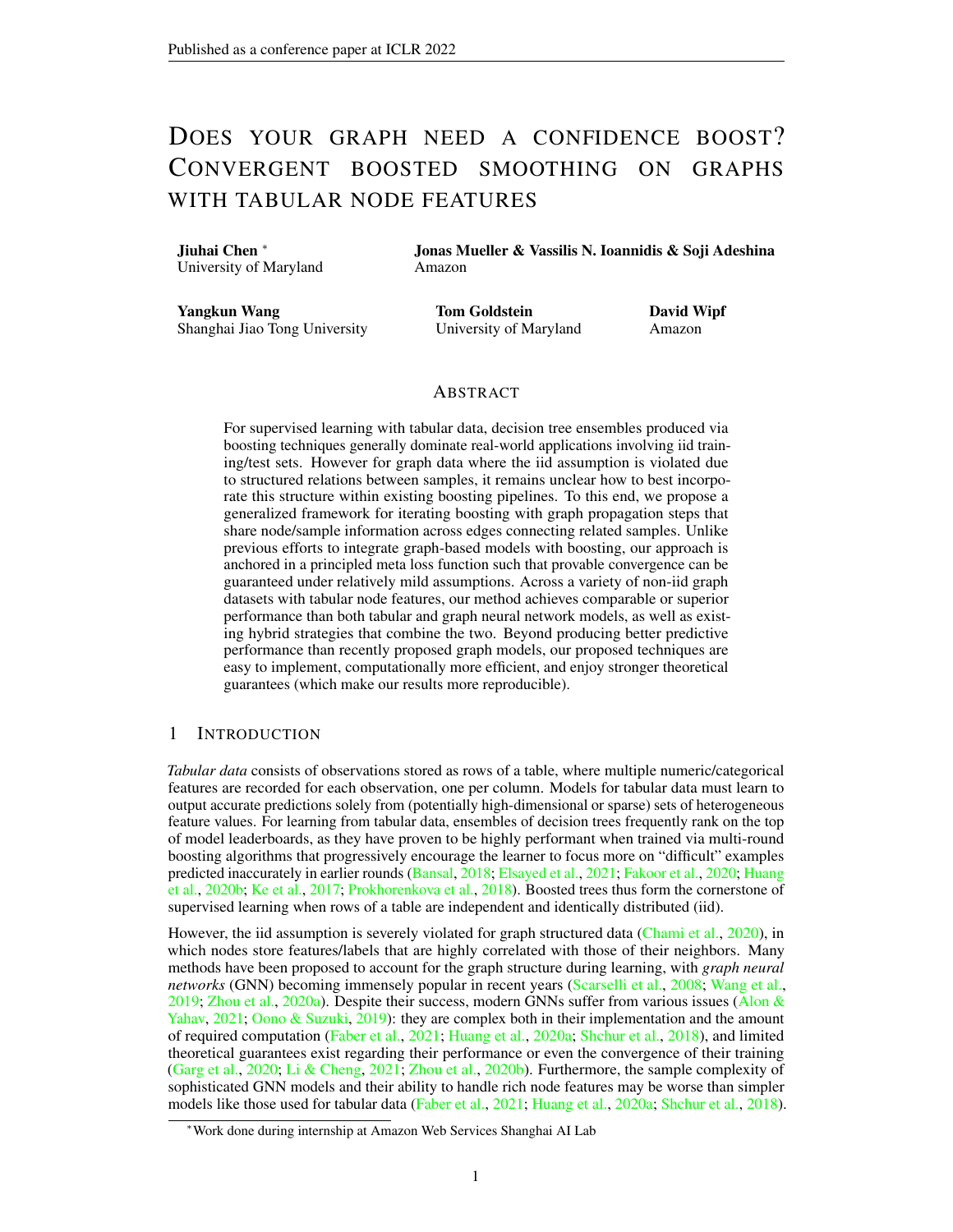average performance (and its standard deviation) over the five replicates. For fair comparison, we use the same splits and random seed as used for BGNN.

#### D.2 BASELINE DETAILS

For regression tasks: GNN baselines are from [Ivanov & Prokhorenkova](#page-9-11) [\(2021\)](#page-9-11).

For classification tasks: GNN baselines for Slap and DBLP are taken from [Ivanov & Prokhorenkova](#page-9-11) [\(2021\)](#page-9-11). For Coauthor-CS and Coauthor-Phy, we implement the GNN models via the DGL framework [\(Wang et al.,](#page-10-2) [2019\)](#page-10-2). For GCN, GAT, and AGNN we train 3 layer models with a hidden node representation of 256. APPNP is implemented with 3 layer MLP before the final message passing layer. We use mini-batch training with neighbor sampling, with a fanout of 15 at each layer, to construct the training subgraph for each mini-batch. We do not tune the hyper-parameters for these models. All models are trained with the Adam optimizer with a learning rate of  $5e^{-3}$ . The results presented for each are the average of 5 runs on the dataset.

#### D.3 MODEL HYPERPARAMETERS

We smooth the node features and concatenate the smoothed values with the original feature values for regression task. Here  $\lambda_x$  is the weight from [\(13\)](#page-5-4) and  $k_x$  is the number of propagation steps. For all regression models, we choose  $\lambda_x = 20$  and  $k_x = 5$ ; for classification we do not use smoothed node features.

EBBS Model. We consider the following hyperparamters:

- $\lambda_y, k_y$ : We propagate over the graph to compute  $\widetilde{f}^{(k)}(X; \mathcal{F}^{(t)})$  via [\(6\)](#page-3-1), where  $\lambda_y$  is the weight in [\(2\)](#page-2-1) (or analogously the more general [\(13\)](#page-5-4)) and  $k_v$  is the number of propagation steps.
- *Smoothing Type*: For the graph propagation required to computed  $\tilde{f}^{(k)}(X;$  (*t*), we choose label smoothing via [\(6\)](#page-3-1), error smoothing using [\(15\)](#page-5-2) or both of them.
- *Boosting Tree LR*: The learning rate of our GBDT model.

Additionally, we encode categorical features as numerical variables via the CatBoost Encoder<sup>[3](#page-0-0)</sup> [Ivanov](#page-9-11) [& Prokhorenkova](#page-9-11) [\(2021\)](#page-9-11). For regression tasks, the number of training epochs is 1000, early stopping rounds is 100. For classification tasks, the number of training epochs is 200, early stopping rounds is 20. Throughout all experiments, we just used the simple Laplacian kernel  $\boldsymbol{L}$  for simplicity, and reserve exploration of alternative kernels in diverse settings for future work. For each iteration, we use CatBoost to find the best weak-learner. All hyperparameter settings are listed in Table [S5,](#page-16-0) and were chosen manually based on validation scores in preliminary experiments. We also use an approach from [\(Wang et al.,](#page-10-13) [2021\)](#page-10-13) to mitigate the data leakage problem.

<span id="page-16-0"></span>

| Dataset              | $\lambda_{V}$ | $k_{V}$ |                 | Smoothing Type Boosting Tree LR |
|----------------------|---------------|---------|-----------------|---------------------------------|
| House                | 2.0           |         | label and error | 0.2                             |
| County               | 2.0           |         | label and error | 0.2                             |
| VK.                  | 50.0          |         | error           | 0.05                            |
| Avazu                | 2.0           |         | label and error | 0.1                             |
| Classification (all) | 2.0           |         | label           |                                 |

Table S5: Hyperparameter settings used for EBBS, which are shared across all random seeds/datasetsplits. We emphasize here that all BGNN results (the SOTA model for graph data with tabular node features) follow the code from <https://github.com/nd7141/bgnn>, which executes a costly independent sweep over 6 hyperparameters for each dataset and for each random seed/dataset-split to achieve the reported performance.

<sup>3</sup> http://contrib.scikit-learn.org/category\_encoders/catboost.html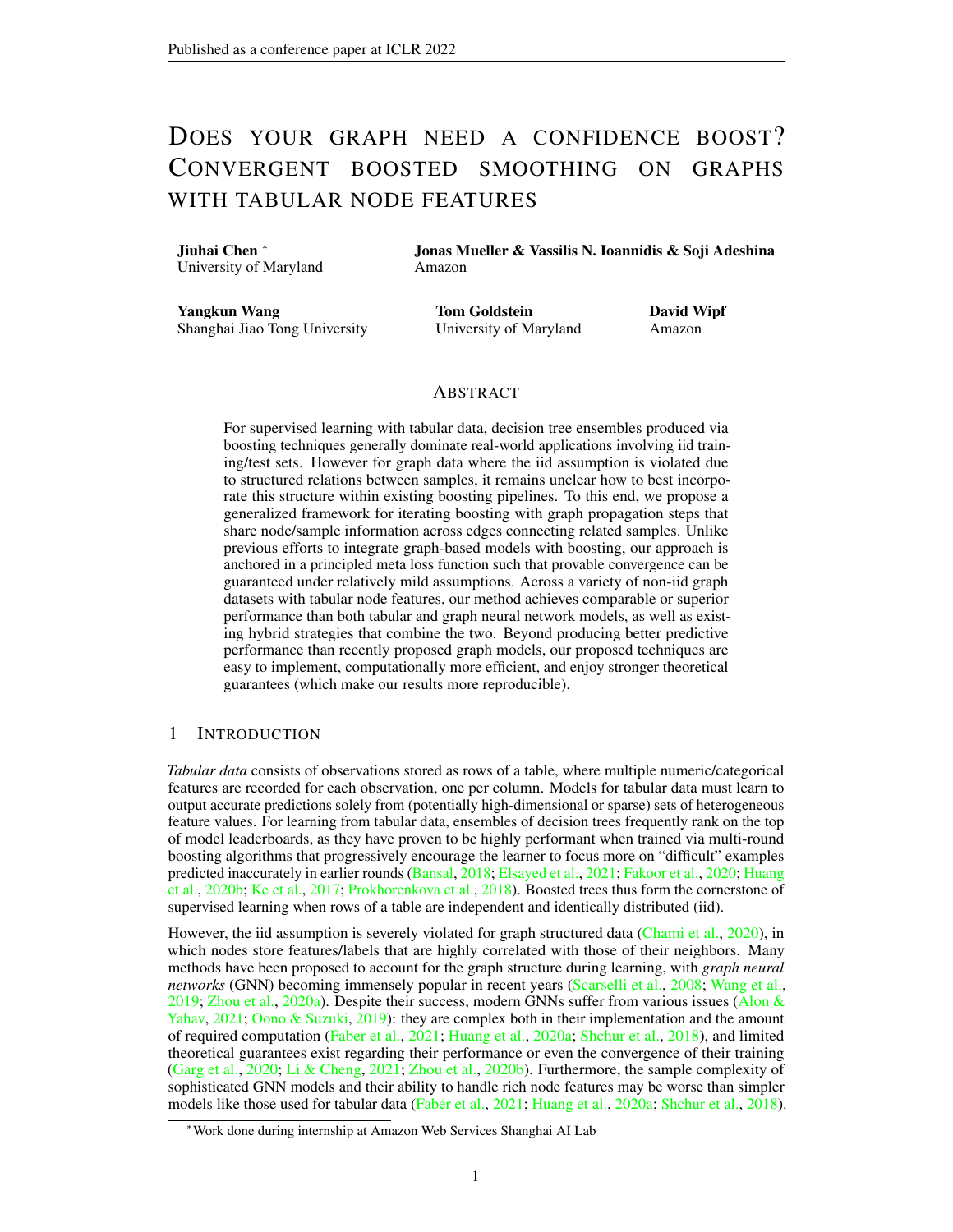## E TECHNICAL DETAILS REGARDING CONVERGENCE

To proceed in a quantifiable way, we rely the concept of *minimal cosine angle* (MCA) defined in [Lu](#page-10-16) [& Mazumder](#page-10-16) [\(2020\)](#page-10-16); [Lu et al.](#page-10-15) [\(2020\)](#page-10-15).

**Definition 1.** *Given a set of* K *weak learners, let*  $B \supseteq R^{n \times K}$  *denote the matrix of predictions of every weak learner over each sample, both training and testing.*[4](#page-0-0) *Then the MCA of this set of weak-learners is defined as*

$$
\min_{\boldsymbol{r} \in \mathbb{R}^n} \max_{j \in [1, ..., K]} \cos(\boldsymbol{b}_j, \boldsymbol{r}),\tag{20}
$$

*where* b:<sup>j</sup> *denotes the* j*-th column of* B*.*

Per this definition,  $2(0, 1]$  can be viewed as an estimate of the "density" of the weak learners in the prediction space, with larger values associated with higher density. We also require the definition of  $\sigma$ -smooth and  $\mu$ -strongly convex functions:

**Definition 2.** *A loss function*  $\bot(y, f)$  *is*  $\sigma$ -smooth *if for any*  $y$  *and any*  $f_1$  *and*  $f_2$ *, we have that* 

$$
\mathcal{L}(y,f_1)\qquad \mathcal{L}(y,f_2)+\frac{\partial \mathcal{L}(y,f_2)}{\partial f}(f_1\qquad f_2)+\frac{\sigma}{2}(f_1\qquad f_2)^2.
$$

*Furthermore,*  $L(y, f)$  *is*  $\mu$ *-strongly convex if for any*  $y$  *and any*  $f_1$  *and*  $f_2$ *, we have that* 

$$
\mathcal{L}(y, f_1) \qquad \mathcal{L}(y, f_2) + \frac{\partial \mathcal{L}(y, f_2)}{\partial f}(f_1 \quad f_2) + \frac{\mu}{2}(f_1 \quad f_2)^2.
$$

We then apply these definitions to obtain two intermediate results that will be leveraged for the main proof:

<span id="page-17-1"></span>**Lemma 1.** *The energy function [\(2\)](#page-2-1) is*  $\sigma$ -*smooth and*  $\mu$ -*strongly convex, with*  $\sigma = \sigma_{\text{max}}(\lambda L + I)$ *and*  $\mu = \sigma_{\min}(\lambda L + I)$ *, where*  $\sigma_{\max}(\lambda L + I)$  *and*  $\sigma_{\min}(\lambda L + I)$  *represent the largest and smallest singular values of*  $\lambda L + I$ *, respectively.* 

The proof is straightforward and follows from computing the Hessian of  $\ell_Z(Z)$ . Additionally, since L is the Laplacian of G, it is positive-semidefinite such that we have  $0 < \mu \quad \sigma < +1$ .

We next turn to the meta-loss [\(7\)](#page-3-4). Note that if  $\mathbf{Z}^{(0)} = f(\mathbf{X};$  ), then the operator  $\mathbf{P}^{(k)}$  collapses to a matrix, meaning  $P^{(k)}[f(X;)] = P^{(k)}f(X;$ , where  $P^{(k)} \supseteq R^{n \times n}$ . This observation then leads to the following:

<span id="page-17-0"></span>**Lemma 2.** Let  $D(u) = kuk_2^2$ ,  $g(u) = u$ ,  $\alpha = k\lambda L + Ik_2^{-1}$  in the loss from [\(7\)](#page-3-4), then we have  $\ell^{(k)}$ *is*  $\sigma^{(k)}$ -smooth, with  $\sigma^{(k)} = \sigma_{\max}(P_{1:m}^{(k)})$  , where  $\sigma_{\max}(P_{1:m}^{(k)})$  represents the largest singular values *of operator* P (k) 1:m*, the subscript* 1 : m *indicates the first* m *rows or elements of a matrix or vector respectively. Moreover, we have*  $0 < \sigma^{(k)} < +1$  *for any* k 0.

The proof is also straightforward given that  $P^{(k)}$  converges to  $(\lambda L + I)^{-1}$  for any  $\alpha - k\lambda L + I k_2^{-1}$ , and the largest singular value of  $P_{1:m}^{(k)}$  is finite.

We now proceed to our specific results related to convergence in the main paper.

**Theorem 1.** Let  $D(u, v) = ku$   $vk_2^2$ ,  $g(u) = u$ , and  $\alpha = k\lambda L + lk_2^{-1}$  in the loss from [\(7\)](#page-3-4). Then *for all* k 0 *and* t 0*, there exists a constant* 2 (0, 1] *and* c > 0 *such that the iterations of Algorithm [1,](#page-4-1) augmented with the momentum factor from [Lu et al.](#page-10-15) [\(2020\)](#page-10-15) and associated momentum*  $\frac{4}{4+2}$ *, satisfy* 

$$
\left| \ell^* \left( \begin{array}{c} * \\ \end{array} \right) \quad \ell^{(k)} \left( \begin{array}{c} (t) \\ \end{array} \right) \right| \qquad O\left( \frac{1}{t^2} + e^{-ck} \right). \tag{21}
$$

<sup>&</sup>lt;sup>4</sup>In the original definition, the MCA only concerns training samples; however, for our situation we must consider all samples due to gradient propagation over the whole graph from the perspective of the weak learners in function space.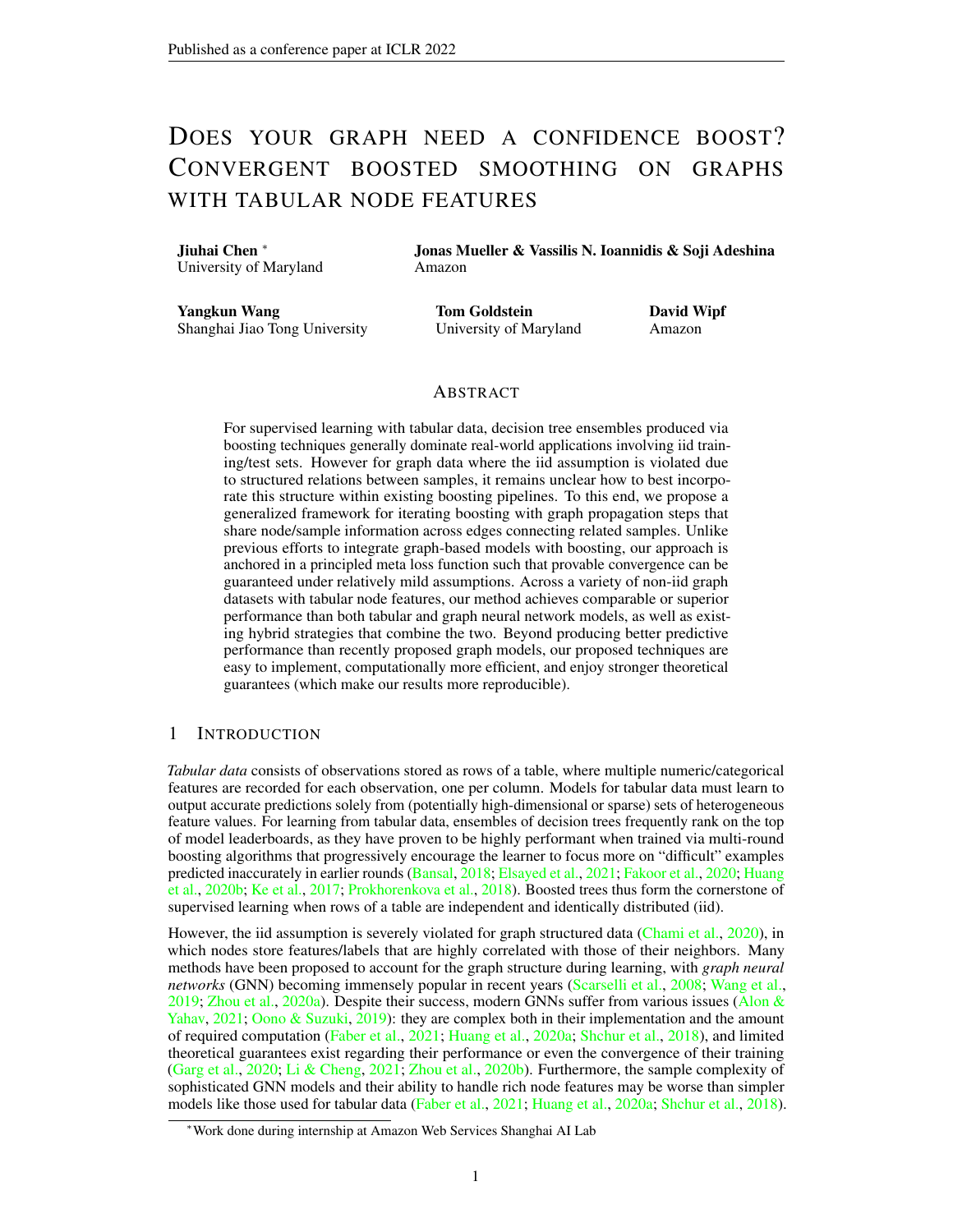*Proof.* Given the stated assumptions, and the initialization  $Z^{(0)}$  discussed above and in the main text, the loss from [\(7\)](#page-3-4) reduces to  $\ell^{(k)}$  ( ) =

$$
\sum_{i=1}^{m} \left( \tilde{f}^{(k)} \left( \mathbf{X}; \ \right)_i \ \mathbf{y}_i \right)^2 \ = \ \sum_{i=1}^{m} \left( \mathbf{P}^{(k)} \left[ f \left( \mathbf{X}; \ \right) \right]_i \ \mathbf{y}_i \right)^2 \ = \ \left\| \mathbf{P}^{(k)}_{1:m} f \left( \mathbf{X}; \ \right) \ \mathbf{y}_{1:m} \right\|_2^2, \ (22)
$$

where the subscript  $1 : m$  indicates the first m rows or elements of a matrix or vector respectively.

Lemma [2](#page-17-0) implies that  $\ell^{(k)}$  is  $\sigma^{(k)}$ -smooth. We may then apply gradient boosting machine convergence results from [Lu et al.](#page-10-15) [\(2020\)](#page-10-15)[Theorem 4.1] that apply to this setting. Specifically, assuming a constant step-size rule with  $\eta = 1/\sigma^{(k)}$  and momentum parameter  $\phi$  $4/(4 + 2)$ , where denotes the value of the corresponding MCA defined above, it follows that

$$
\ell^{(k)}(\ ^{(t)})\quad \ell^{(k)}(\ ^{*})\quad \frac{\sigma^{(k)}}{2\phi(t+1)^2}kf(\mathbf{X};\ ^{*})k_2^2\tag{23}
$$

<span id="page-18-0"></span>for all  $t \neq 0$ .

Furthermore, based on [Bubeck](#page-20-0) [\(2014\)](#page-20-0)[Theorem 3.10], Lemma [1,](#page-17-1) and the step-size  $\alpha = 1/\sigma$ , we can establish that the descent iterations from  $(6)$ , which reduce  $(2)$ , will satisfy

$$
\left\| \boldsymbol{P}^{(k)} f(\boldsymbol{X}; \cdot) \boldsymbol{P}^* f(\boldsymbol{X}; \cdot) \right\|_2^2 \quad e^{-k} \left\| \boldsymbol{P}^{(0)} f(\boldsymbol{X}; \cdot) \boldsymbol{P}^* f(\boldsymbol{X}; \cdot) \right\|_2^2. \tag{24}
$$

where P ,  $P_{1:m}$  for all variants. Since this bound must hold for any value of  $f(X; )$ , by choosing  $f(X; ) = I$ , we can infer that

<span id="page-18-3"></span>
$$
\left\| P^{(k)} \quad P^* \right\|_2^2 \quad e^{-k} \left\| P^{(0)} \quad P^* \right\|_2^2, \tag{25}
$$

or equivalently

<span id="page-18-4"></span><span id="page-18-2"></span><span id="page-18-1"></span>
$$
\left\| P^{(k)} \quad P^* \right\|_2 \quad e^{-\frac{1}{2}k} \left\| P^{(0)} \quad P^* \right\|_2. \tag{26}
$$

Denote  $f^{(k)}(\mathbf{X}; \cdot^*)$  as the optimal solution of  $\ell^{(k)}$ . From [\(23\)](#page-18-0), it follows that

$$
\left\| \boldsymbol{P}^{(k)} f\left(\boldsymbol{X}; \quad^{(t)}\right) \boldsymbol{y} \right\|_{2}^{2} \quad \left\| \boldsymbol{P}^{(k)} f^{(k)}\left(\boldsymbol{X}; \quad^{*}\right) \boldsymbol{y} \right\|_{2}^{2} \quad \frac{\sigma^{(k)}}{2\phi(t+1)^{2}} k f(\boldsymbol{X}; \quad^{*}) k_{2}^{2}, \quad (27)
$$

where  $y$ ,  $y_{1:m}$  analogous to P. Denote  $f(x; * )$  as the optimal solution of  $\ell^*$ . Since  $f^{(k)}(x; * )$ is the optimal solution of  $\ell^{(k)}$ , we also have that

$$
\left\| P^{(k)} f^{(k)}(\mathbf{X}; \ ^{*}) \ \mathbf{y} \right\|_{2}^{2} = \left\| P^{(k)} f(\mathbf{X}; \ ^{*}) \ \mathbf{y} \right\|_{2}^{2}
$$
\n
$$
= \left\| \left( P^{(k)} \ P^{*} \right) f(\mathbf{X}; \ ^{*}) + P^{*} f(\mathbf{X}; \ ^{*}) \ \mathbf{y} \right\|_{2}^{2}
$$
\n
$$
\left\| \left( P^{(k)} \ P^{*} \right) f(\mathbf{X}; \ ^{*}) \right\|_{2}^{2} + \left\| P^{*} f(\mathbf{X}; \ ^{*}) \ \mathbf{y} \right\|_{2}^{2}
$$
\n
$$
+ 2 \left\| \left( P^{(k)} \ P^{*} \right) f(\mathbf{X}; \ ^{*}) \right\|_{2} \left\| P^{*} f(\mathbf{X}; \ ^{*}) \ \mathbf{y} \right\|_{2} .
$$
\n(28)

Adding  $(27)$  and  $(28)$  then leads to

$$
\left\| P^{(k)} f\left(X; \stackrel{(t)}{)} \right) y \right\|_2^2 \frac{\sigma^{(k)}}{2\phi(t+1)^2} \left\| f(X; \stackrel{*}{)}{)} \right\|_2^2 + \left\| \left( P^{(k)} P^* \right) f(X; \stackrel{*}{)}{)} \right\|_2^2
$$
  
+ 
$$
\left\| P^* f(X; \stackrel{*}{)}{)} y \right\|_2^2 + 2 \left\| \left( P^{(k)} P^* \right) f(X; \stackrel{*}{)}{)} \right\|_2 \left\| P^* f(X; \stackrel{*}{)}{)} y \right\|_2^2
$$
  
(29)

.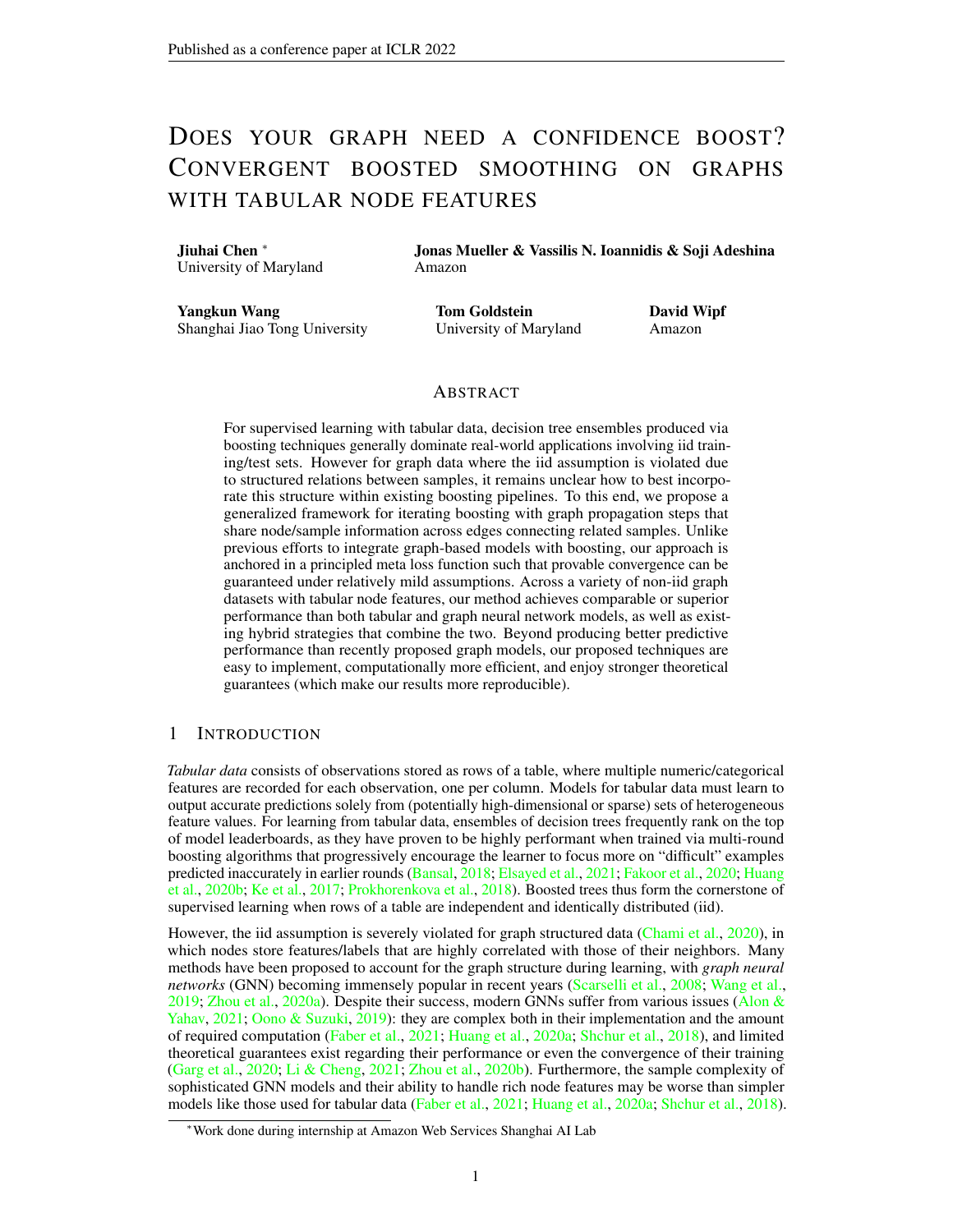And by changing the order of terms, we can produce

<span id="page-19-0"></span>
$$
\left\| P^{(k)} f \left( \mathbf{X}; \ {}^{(t)} \right) \mathbf{y} \right\|_{2} \left\| P^* f \left( \mathbf{X}; \ {}^* \right) \mathbf{y} \right\|_{2}^{2} \n\frac{\sigma^{(k)}}{2\phi(t+1)^2} \left\| f(\mathbf{X}; \ {}^* \right) \right\|_{2}^{2} + \left\| \left( P^{(k)} \ P^* \right) f \left( \mathbf{X}; \ {}^* \right) \right\|_{2}^{2} \n+ 2 \left\| \left( P^{(k)} \ P^* \right) f \left( \mathbf{X}; \ {}^* \right) \right\|_{2} \left\| P^* f \left( \mathbf{X}; \ {}^* \right) \mathbf{y} \right\|_{2} \n\frac{\sigma^{(k)}}{2\phi(t+1)^2} \left\| f(\mathbf{X}; \ {}^* \right) \right\|_{2}^{2} + \left\| \left( P^{(k)} \ P^* \right) \right\|_{2}^{2} \left\| f \left( \mathbf{X}; \ {}^* \right) \right\|_{2}^{2} \n+ 2 \left\| \left( P^{(k)} \ P^* \right) \right\|_{2} \left\| f \left( \mathbf{X}; \ {}^* \right) \right\|_{2} \left\| P^* f \left( \mathbf{X}; \ {}^* \right) \mathbf{y} \right\|_{2} \nO \left( \frac{1}{t^2} \right) + O \left( e^{-\kappa} \right) + O \left( e^{-\frac{\tau}{2} \kappa} \right) \nO \left( \frac{1}{t^2} + e^{-c\kappa} \right),
$$
\n(30)

where  $c = -$  and we have applied [\(25\)](#page-18-3) and [\(26\)](#page-18-4) in producing the second-to-last inequality. And finally, since  $f(X; * )$  is the optimal solution of  $\ell^*$ , we also have

$$
\left\| P^* f(X; \cdot^*) y \right\|_2^2 = \left\| P^* f(X; \cdot^{(t)}) y \right\|_2^2
$$
  
\n
$$
= \left\| \left( P^* P^{(k)} \right) f(X; \cdot^{(t)}) \right\|_2^2 + \left\| P^{(k)} f(X; \cdot^{(t)}) y \right\|_2^2 (31)
$$
  
\n
$$
+ 2 \left\| \left( P^* P^{(k)} \right) f(X; \cdot^{(t)}) y \right\|_2 \left\| P^{(k)} f(X; \cdot^{(t)}) y \right\|_2.
$$

And by changing the order of terms, we arrive at

$$
\left\| P^{(k)} f\left(X; \stackrel{(t)}{\right)} y \right\|_2^2 \left\| P^* f(X; \stackrel{(t)}{\right)} y \right\|_2^2
$$
  

$$
\left\| \left( P^* P^{(k)} \right) f\left(X; \stackrel{(t)}{\right)} \right\|_2^2 2 \left\| \left( P^* P^{(k)} \right) f\left(X; \stackrel{(t)}{\right)} \right\|_2 \left\| P^{(k)} f\left(X; \stackrel{(t)}{\right)} y \right\|_2
$$
  

$$
O(e^{-ck}). \tag{32}
$$

Combining  $(30)$  and  $(32)$ , we have

<span id="page-19-1"></span>
$$
O(e^{-ck})
$$
  $\ell^{(k)}(\tau^{(t)})$   $\ell^*(\tau^{*})$   $O\left(\frac{1}{t^2}+e^{-ck}\right)$ ,

from which it follows that

$$
\left| \ell^{(k)} \left( \begin{array}{c} (t) \\ (t) \end{array} \right) \ell^* \left( \begin{array}{c} * \\ * \end{array} \right) \right| \qquad O\left( \frac{1}{t^2} + e^{-ck} \right) \tag{33}
$$

which concludes the proof.

To prove the Corollary [1,](#page-6-1) we introduce Lemma [3](#page-19-2) firstly.

<span id="page-19-2"></span>**Lemma 3.** Let  $D(u) = k u k_2^2$ ,  $g(u) = u$ ,  $\alpha = k \lambda L + I k_2^{-1}$  in the loss from [\(7\)](#page-3-4). Additionally, a *penalty factor*  $\varepsilon$ kf( $X$ ;  $\big)$ k $^2$ <sub>*F*</sub> is added to [\(7\)](#page-3-4), then we have  $\ell^{(k)}$  is  $\sigma^{(k)}$ -smooth and  $\mu$ -strongly convex, *where*  $\sigma^{(k)} = \sigma_{\max}(\mathbf{P}_{1:m}^{(k)})$  *and*  $\mu = \epsilon$ . Moreover, we have  $0 < \mu < \sigma^{(k)} < +1$  for any k 0.

 $\Box$